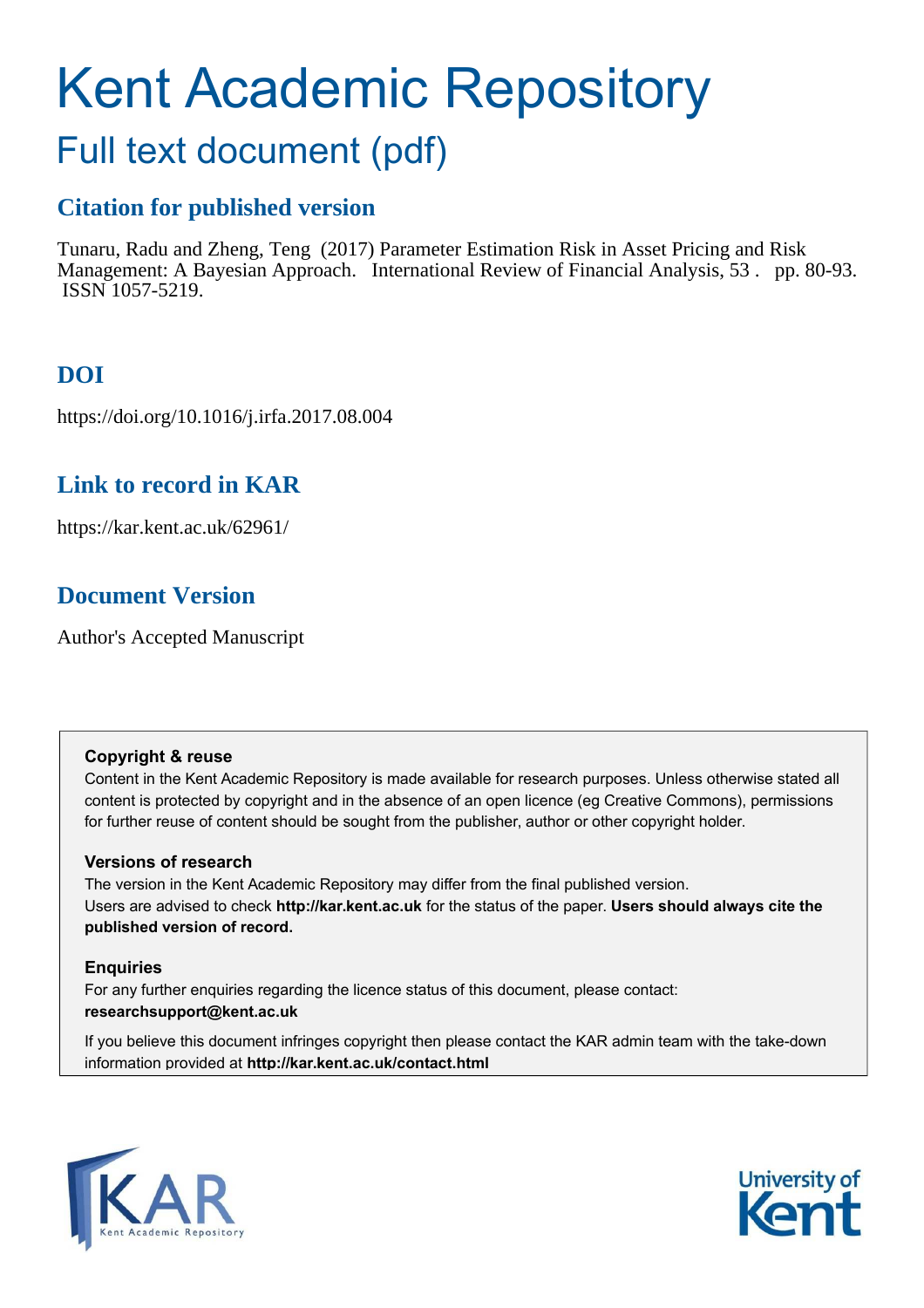# Parameter Estimation Risk in Asset Pricing and Risk Management: A Bayesian Approach

Radu Tunaru∗ and Teng Zheng† CEQUFIN, Kent Business School, University of Kent, UK

#### **Abstract**

Parameter estimation risk is non-trivial in both asset pricing and risk management. We adopt a Bayesian estimation paradigm supported by the Markov Chain Monte Carlo inferential techniques to incorporate parameter estimation risk in financial modelling. In option pricing activities, we find that the Merton's Jump-Diffusion (MJD) model outperforms the Black-Scholes (BS) model both in-sample and out-of-sample. In addition, the construction of Bayesian posterior option price distributions under the two well-known models offers a robust view to the influence of parameter estimation risk on option prices as well as other quantities of interest in finance such as probabilities of default. We derive a VaR-type parameter estimation risk measure for option pricing and we show that parameter estimation risk can bring significant impact to Greeks' hedging activities. Regarding the computation of default probabilities, we find that the impact of parameter estimation risk increases with gearing level, and could alter important risk management decisions.

*Key words*: parameter estimation risk, Bayesian option pricing, Greeks, probability of default

*JEL*: G13, G17, G32, C53

<sup>∗</sup>Corresponding author; E-mail: R.Tunaru@kent.ac.uk; Tel:+44 (0)1227 824608; Fax:+44 (0)1227 824068; Address: Kent Business School, Canterbury, Kent, UK CT2 7PE

<sup>†</sup>E-mail: T.Zheng@kent.ac.uk; Tel:+44 (0)1227 823375; Mobile:+44 (0)7709 686512; Fax:+44 (0)1227 824068; Address: Kent Business School, Canterbury, Kent, UK CT2 7PE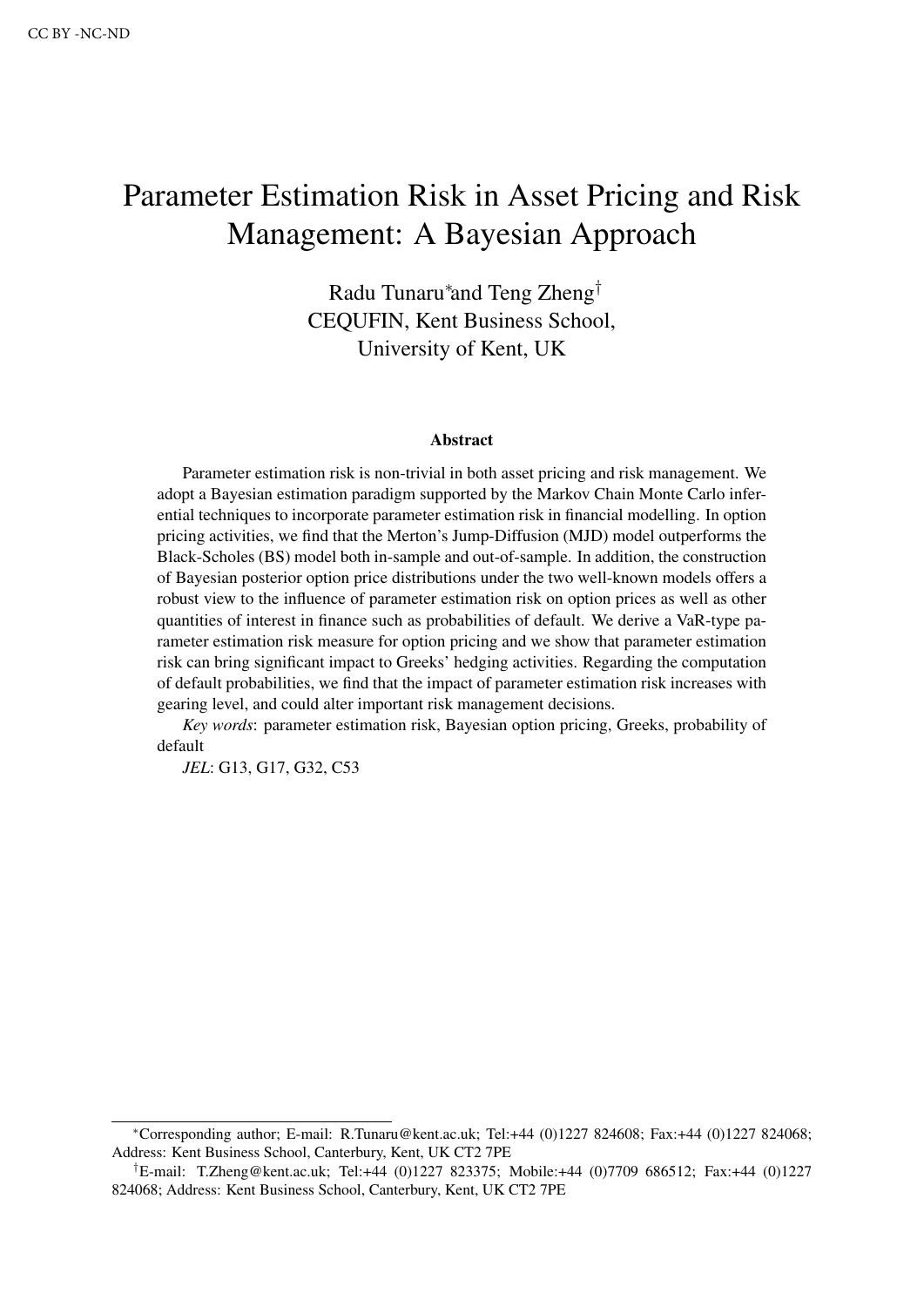## 1 Introduction

Since the financial crisis of 2008, model risk has attracted more attention in academic research. Andrikopoulos (2015) argues that the "true" asset value in the financial world is quite often model dependent. Portfolio selection, trading strategies and corporate finance decisions are consequentially made based on these "true" values as well as the difference between the market value and the "true" value. Therefore, risk stems from financial modelling can have a substantial impact on financial quantities such as option prices, hedging ratios or default probabilities.

Model risk was linked to a long series of significant events in the financial markets, see Jacque (2015). In 1987, Merrill Lynch reported losses of \$300 millions on stripped mortgagebacked securities caused by an incorrect pricing model. In 1992, J.P. Morgan lost about \$200 millions in the mortgage-backed securities market due to the inadequate modelling of prepayments. Later in 1997, the New York subsidiary of the Bank of Tokyo/Mitsubishi lost \$83 millions because their internal pricing model overvalued OTM Bermudan swaptions (Dowd, 2002). A Deutsche Bank subsidiary in Japan traded electronically using some smart models which went out of control in June 2010. One model went into an infinite loop and took out a \$183 billions stock position (Tunaru, 2015). More recently in 2013, J.P. Morgan revealed a trading loss of more than \$6.2 billions, which was indirectly caused by the underestimation of risk level by their value-at-risk (VaR) model. Model risk is also identified by the Basel Committee on Banking Supervision in the old and new Basel frameworks; see Basel Committee on Banking Supervision (2006), Basel Committee on Banking Supervision (2011), Detering and Packham (2016). Financial institutions must gauge their model risk to fulfil regulatory requirements (Kerkhof et al., 2010).

Focused on parameter estimation risk, in this study, we adopt a Bayesian approach to financial modelling with applications to option pricing, including hedging ratios, and to default probabilities calculations. We advocate using distributions of any quantity of interest to the investor. The distributions are generated by the Markov Chain Monte Carlo (MCMC) inferential process. Existing literature eloquently explains how to implement the Bayesian estimation framework to option pricing models, yet empirical applications are very limited. We advocate an improved methodology for investigating the impact of parameter estimation risk towards option pricing, hedging and risk management activities. Moreover, we propose a VaR-type technique to measure parameter estimation risk in option pricing. Interestingly, our results indicate that model risk may not be symmetric for the buyer and the seller in a derivative contract.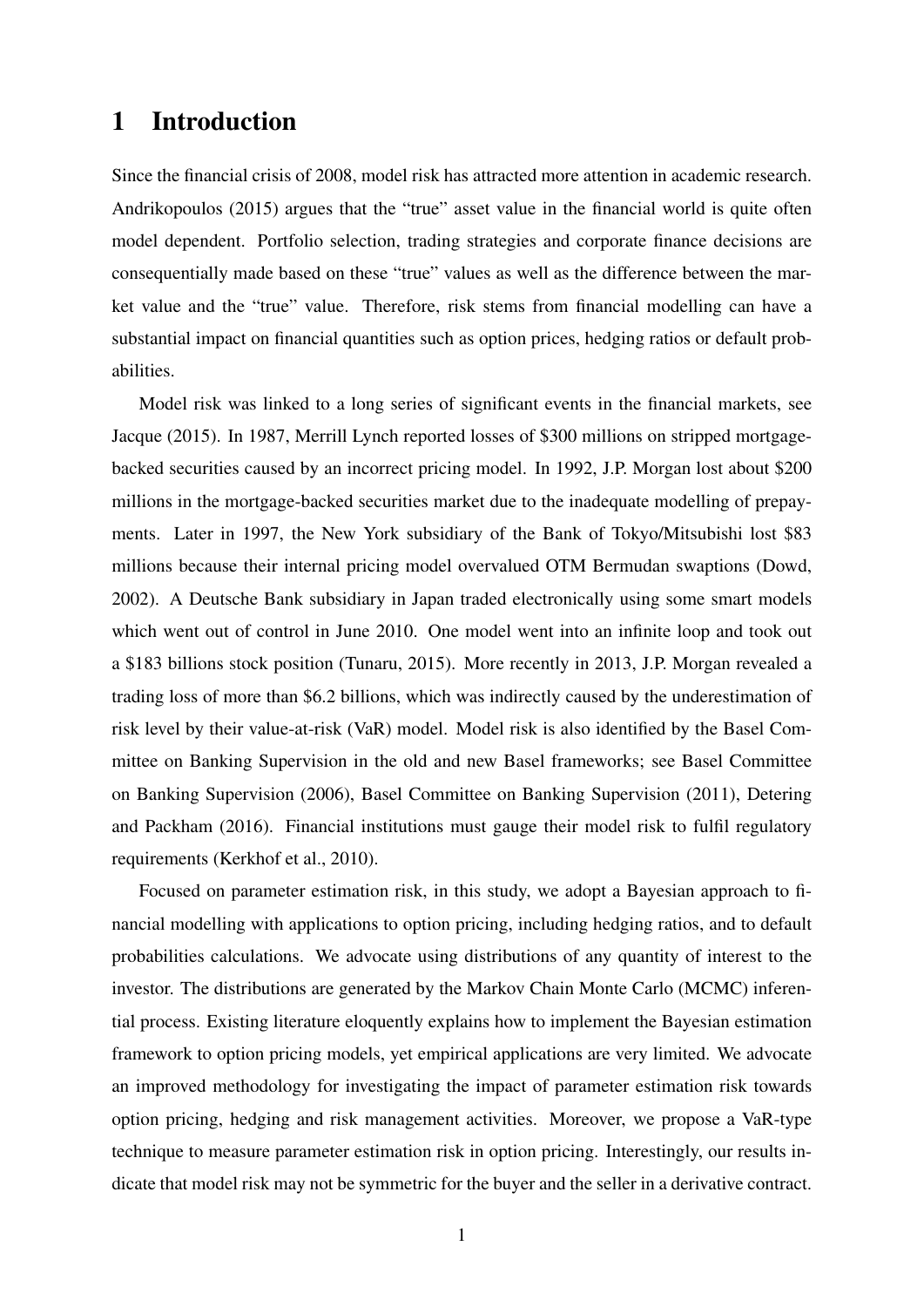Parameter estimation risk is an important source of model risk (Glasserman and Xu, 2014; Tunaru, 2015). It refers to the uncertainty of estimating the correct parameter values given a model structure. Standard practices in financial modelling are based on point estimations of parameters, with standard estimation errors being ignored completely in both asset pricing and risk management computations. Any estimation method would induce a certain level of parameter estimation risk. There is no justification for neglecting any of these errors.

While most market makers and researchers agree that liquidly traded option prices of major stocks and indices are determined by market supply and demand, less liquid options such as exotic options do not have available market prices and depend heavily on models to determine their values (Cont, 2006; Jacquier and Jarrow, 2000; Dahlbokum, 2010). Therefore, parameter estimation risk in option pricing is of great interest to many market participants. Jacquier and Jarrow (2000) carried out a study to incorporate parameter estimation risk of the Black-Scholes (BS) model and its non-parametric extensions into option pricing using the Bayesian estimation approach. They found that even upon consideration of parameter estimation risk, these models cannot deliver promising results in forecasting due to rigid model assumptions. They suggest that further study should be extended to use models with parameters capturing missing time varying dynamics (e.g. jump process). Later studies also confirm the capability of Bayesian econometrics in capturing model uncertainty as well as the feasibility of implementing it in financial practices, but most of this literature focuses on describing the methodology; see for example Bunnin et al. (2002), Jacquier and Polson (2010), Johannes and Polson (2010). Other contributions to the literature emphasise the advantage of extracting latent parameters using the Bayesian estimation approach, but paying little attention to its application in dealing with parameter estimation risk in practices; see for example Eraker et al. (2003), Yu et al. (2011), Kaeck and Alexander (2013).

The Bayesian method advances in its ability of delivering the joint posterior distribution of parameters, which contains all possible value of the parameters given the model and the observed data, so that shapes of the distributions as well as credibility intervals can be obtained easily (Laurini and Hotta, 2010). Therefore, under the Bayesian framework, all parameters are stochastic, accounting for the uncertainty in their estimation. We highlight our proposed methodology using two well-known models as vehicles of research, the Black-Scholes (BS) model and the Merton Jump-Diffusion model (MJD). The MJD model was developed by Merton (1976) as a key alternative model to the BS model, capable of generating kurtosis and skewness in line with empirical literature on stock returns; see Bakshi et al. (1997) and Dahlbokum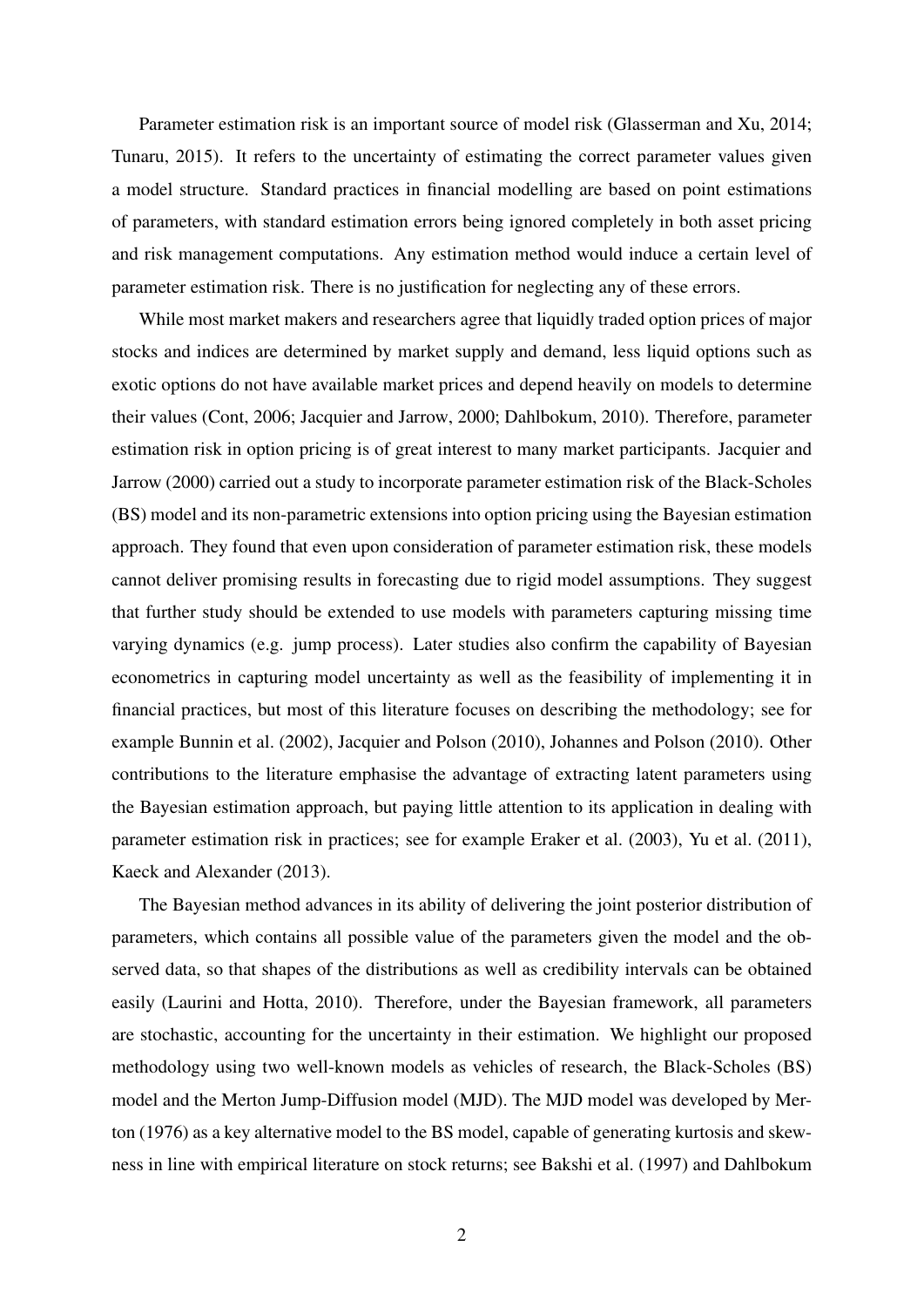(2010). Nevertheless, this model has been omitted from most of the related literature which provides empirical tests (Jacquier and Jarrow, 2000; Eraker et al., 2003; Gupta and Reisinger, 2014; Kaeck and Alexander, 2013; Yu et al., 2011), except for Frey (2013) which adopts the model in pricing  $CO<sub>2</sub>$  options.

We show how to construct the distributions of option prices directly from the posterior distributions of parameters for the two models investigated. Another key contribution of the study is that we show how to measure parameter estimation risk, and how significant it is in empirical practices. We apply a VaR-type measure for parameter estimation risk exposure in option pricing, and we show that model risk is asymmetric to buyers and sellers of options. By applying Bayesian MCMC techniques to the Greek parameters, we show that the impact of parameter estimation risk can be very significant to hedging activities. Finally, we describe how to apply this Bayesian approach to the Merton's Credit Risk model with a focus on investigating the impact of parameter estimation risk in computing the probability of default.

The rest of the paper presents as follow: Section 2 provides a summary of literature review; Section 3 reviews briefly the MJD model; Section 4 introduces the Bayesian econometrics and MCMC simulation techniques; Section 5 shows the empirical application results of both the BS and MJD models under the Bayesian estimation approach and a VaR-type measure for parameter estimation risk in option pricing; Section 6 demonstrates the application of Bayesian econometrics in the Merton's Credit Risk model; and Section 7 provides summary conclusions.

## 2 Literature Review

There has been an array of evidence that the BS model is not consistent with empirical data (Das and Sundaram, 1999; Merton, 1976; Jorion, 1988; Drost, Nijman and Werker, 1998; Backus, Foresi and Wu, 2004; Batten and Ellis, 2005). The model suggests a normal distribution of stock return, whereas empirical evidence, as we know it, generally shows excessive kurtosis and negative skewness.

The MJD model developed by Merton (1976) is a key extension of the BS model. Several studies suggest that the anomalies of market return could be a result of jump events, and large price jumps are observed in market return data; see Das and Sundaram (1999), Drost et al. (1998), Jarrow and Rosenfeld (1984), Kim et al. (1994) and Maekawa et al. (2008). Burger and Kliaris (2013) argue that while the diffusion process captures the volatility generated by trading activities, the jump component captures more significant changes of stock prices generated by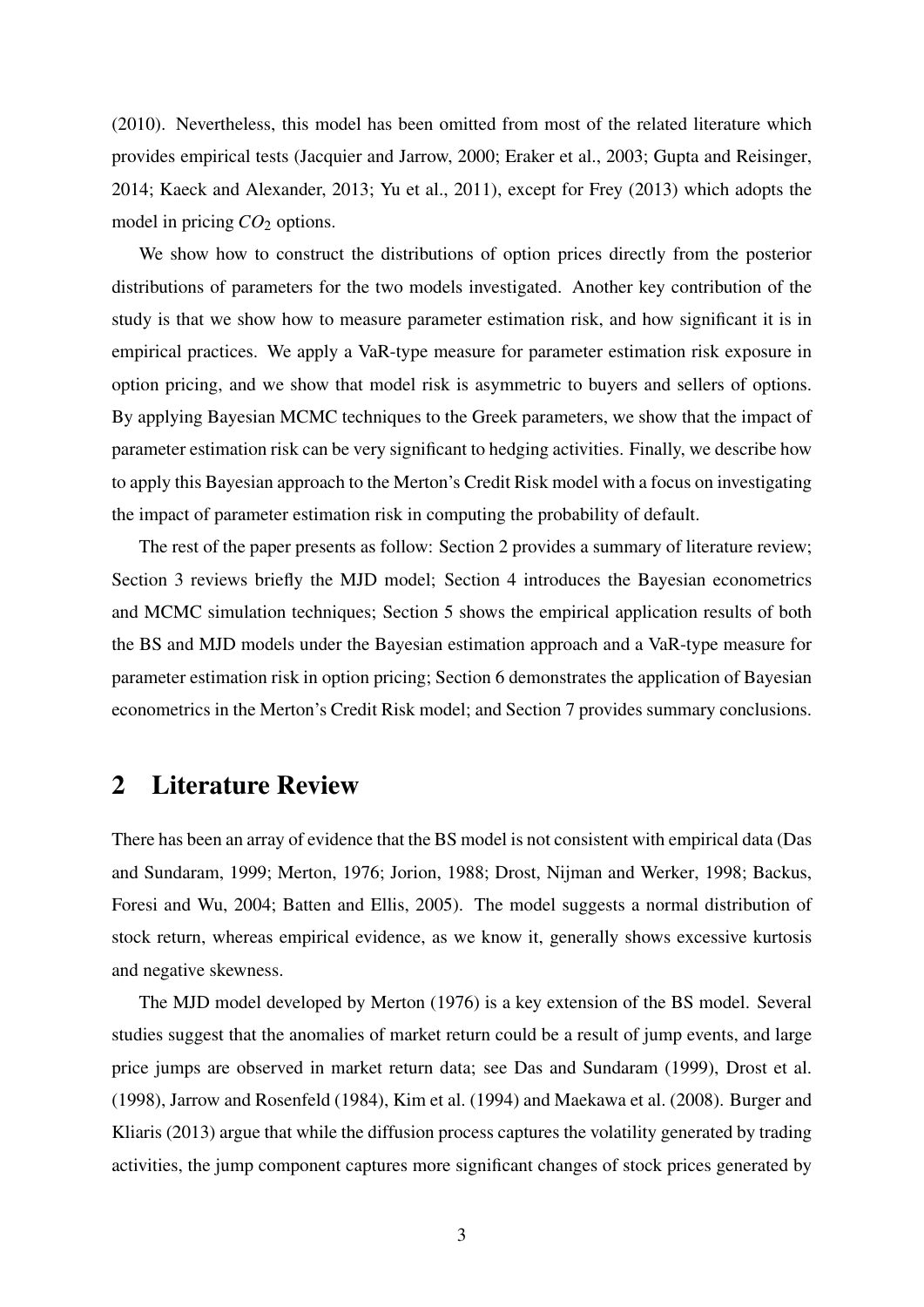new information. The jump component also generates skewness and kurtosis to the stock return distribution as discussed by Das and Sundaram (1999), Gardon (2011), Bates (1996).

Estimating the parameters of the MJD model is not a straightforward exercise because under this model the stock return distribution is an infinite mixture of normal distributions. Even under the simplified Bernoulli-Jump Diffusion setting proposed by Ball and Torous (1985), in which a maximum of one jump can occur during one unit time interval, the likelihood function is still unbounded and may have many local modes. This leads to the difficulty in estimating the parameter values using the maximum likelihood method (Kostrzewski, 2014). Due to this issue, many empirical studies of the MJD model show unreasonable large number of jumps: 162 per annum (Hanson and Westman, 2002), 179 per annum (Ramezani and Zeng, 1998), 142 per annum (Honore, 1998). Honore (1998) suggests that this issue can be circumvented by treating the jump magnitude as a constant input to the model. However, the option pricing results under such strict constraints can hardly show any improvement compared to the BS model pricing results. Frühwirth-Schnatter (2006) and Kostrzewski (2014) show that MCMC Bayesian econometrics framework can provide a better solution to this calibration problem.

Parameter estimation risk is never a trivial problem in financial modelling. Focused on asset pricing and risk management, Chung et al. (2013) account for parameter estimation risk in equity pricing models by calculating the Bayesian posterior standard deviation of parameters, and they conclude that parameter uncertainty is sufficient to explain the price discrepancy between Chinese A- and H-share prices. Jacquier et al. (1994), Bunnin et al. (2002) and Gupta and Reisinger (2014) also emphasise the importance of parameter estimation risk in option pricing and suggest the Bayesian estimation approach through MCMC computational techniques as a solution. Butler and Schachter (1997), Christoffersen and Gonçalves (2005), and Kerkhof et al. (2010) report value-at-risk (VaR) with upper and lower bounds to account for parameter uncertainty. Tarashev (2010) shows that ignoring parameter uncertainty would lead to substantial underestimation of risk level. Rodríguez et al. (2015) present the advantage of Bayesian estimation methods in capturing parameter estimation risk in structural credit risk models.

The distinct advantage of MCMC methods is the ability of delivering not only point estimation values, but also the entire posterior distributions of parameters by the inference of the observed data and prior beliefs of the parameters (Stanescu et al., 2014). Therefore, the final option price can be seen as the expectation of the model price over the distributions of unknown parameters (Jacquier and Polson, 2010). This argument shows a shift in the philosophy of the traditional estimation approach. Gupta and Reisinger (2014) assert that finding a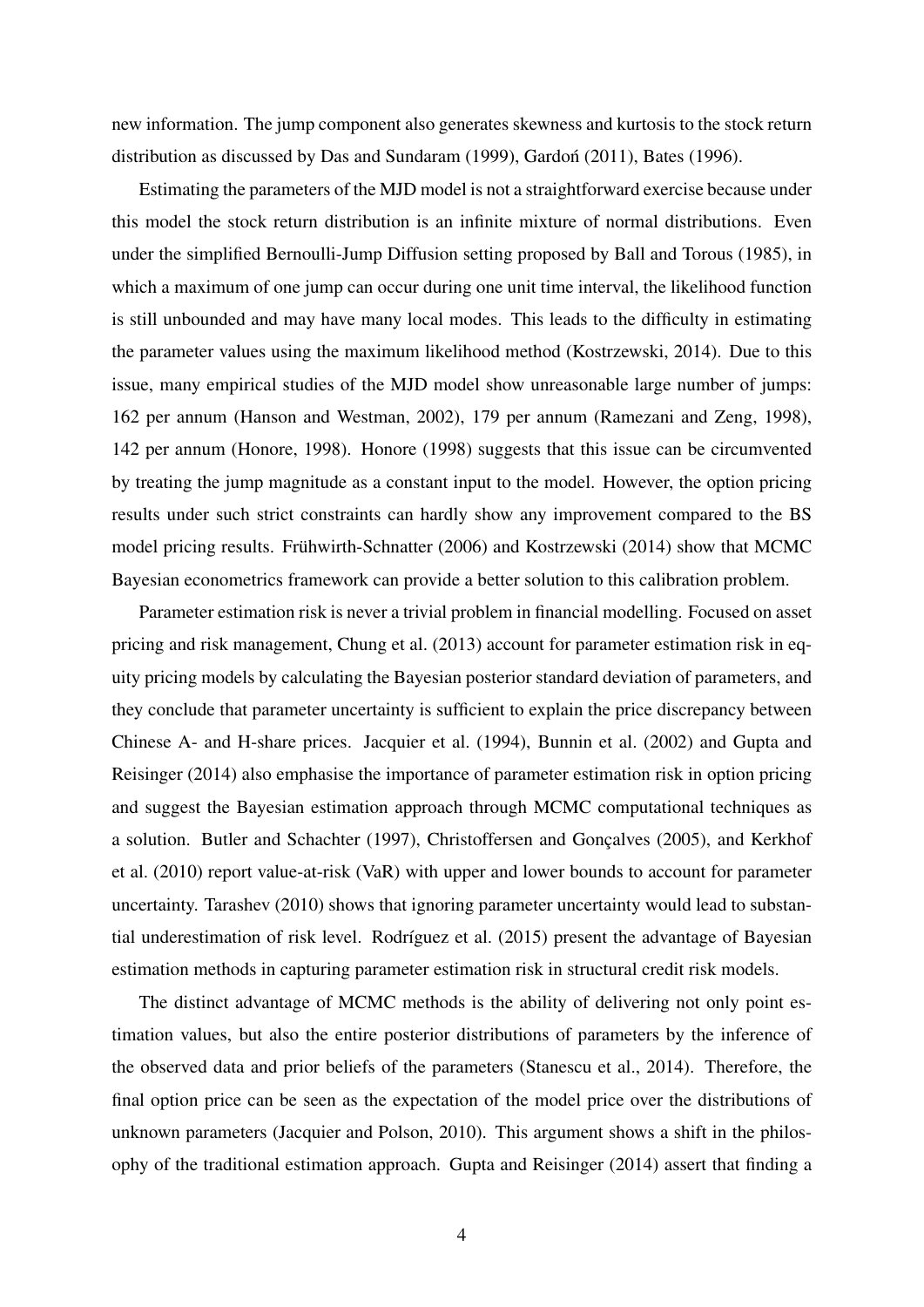best-fit solution in model calibration makes the problem ill-posed as all estimation errors are simply neglected in this manner. Any best-fit parameter point value cannot be good enough to underpin the correct model form and inference should be shifted onto exploring a distribution of solutions, which sufficiently captures all possible parameter values given the observed data. Bunnin et al. (2002) were among the first to show how Bayesian posterior distributions of parameters can capture and reflect parameter estimation risk in option pricing. However, they only applied the method to a single European at-the-money call option. For simplicity, they ignored any dividend impact on the underlying asset and fixed the stock return rate at 10% without any justification.

Jacquier and Jarrow (2000) calibrate model parameters using a Bayesian approach on call option data of TOYSR US between 4-Dec- and 15-Dec-1989. They found that the standard BS model leads to a narrow model price distribution, whereas its static non-parametric extension models tend to produce more disperse model prices. Extended models show improvements over the BS model in in-sample performance but the BS model is superior in out-of-sample tests. Therefore, the non-parametric extended models do not fully overcome the shortcomings of the BS model. The authors suggest that models with additional parameters capturing missing time varying dynamics (e.g. jump process) might improve the pricing performance. We based the research in this paper on this suggestion. Yu et al. (2011) and Kaeck and Alexander (2013) recently use the Bayesian estimation approach through the MCMC techniques to extract inference on parameters and latent volatility/jump variables of the Lévy jump models, but they do not take into consideration its application in dealing with parameter estimation risk.

Gupta and Reisinger (2014) and Johannes and Polson (2010) provide a step-by-step instruction of how to calibrate the BS and MJD models using MCMC techniques. Prior distributions of parameters are carefully derived to ensure appropriate posterior distributions of all parameters. Gupta and Reisinger (2014) also suggest the application of a Bayesian approach in option hedging activities as a potential future research direction. We follow this methodology in our paper and carry out an extensive option pricing exercise to see whether the Bayesian approach can effectively generate posterior distributions of option prices that contain the realised future market values under the two models investigated.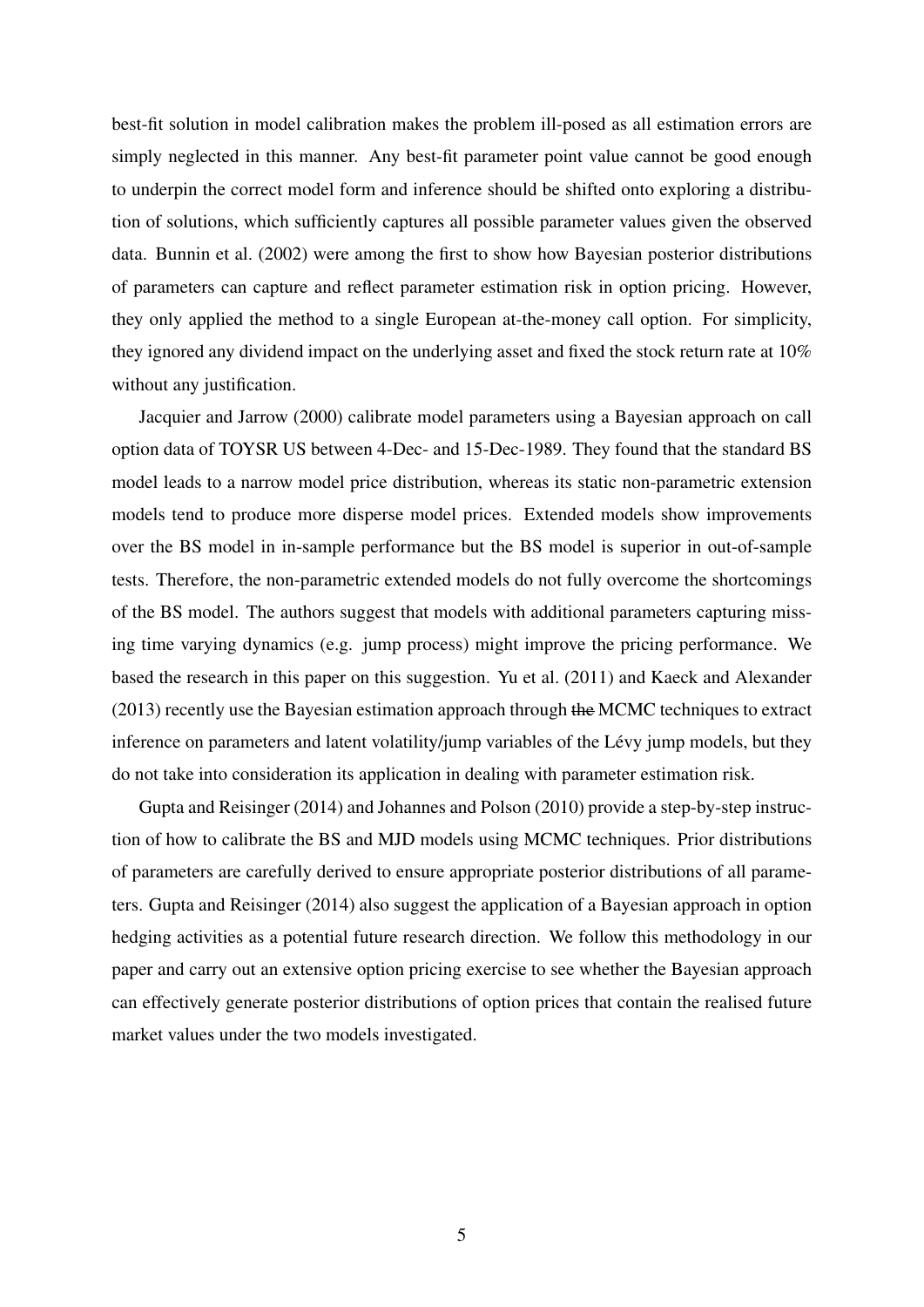### 3 Merton's Jump-Diffusion Model

The Merton's Jump-Diffusion model is a continuous-time model described by the stochastic differential equation  $1$ :

$$
dS_t = (\mu - \delta - \lambda k)S_t dt + \sigma S_t dz_t + (\mu_t^J - 1)S_t dI_t
$$
\n(1)

where  $\mu$  is the expected rate of return;  $\delta$  is the dividend yield,  $\sigma$  is the volatility of stock return;  $z_t$  is a standard Wiener Process;  $\lambda$  is the intensity of jump events per unit time interval;  $I_t$  is a Poisson process with intensity  $\lambda$ ;  $\mu_t^J$  is the jump size of stock price; and  $k = E(\mu_t^J - 1)$ .

Under the assumption that  $ln(\mu_t^J)$  is normally distributed  $ln(\mu_t^J) \sim N(a, \zeta^2)$ , the probability density of log stock return  $R_{t+\Delta} = \ln\left(\frac{S_{t+\Delta}}{S_t}\right)$ *St* ) is the weighted average of normal densities by the probability that *i* jumps would occur:

$$
p(R_{t+\Delta}) = \sum_{i=0}^{\infty} \frac{e^{-\lambda \Delta} [\lambda \Delta]^i}{i!} N(R_{t+\Delta}; (\mu - \delta - \frac{\sigma^2}{2} - \lambda k) \Delta + ia, \sigma^2 \Delta + i\zeta^2)
$$
 (2)

Under a risk-neutral measure, Merton (1976) proved that the European option pricing formula (for both call and put options) under the MJD model is a weighted average of the BS option prices  $V_t^{BS}$  by the probability that *i* jumps would occur (Matsuda, 2004):

$$
V_t^{Merton} = \sum_{i=0}^{\infty} \frac{e^{-\lambda (T-t)} [\lambda (T-t)]^i}{i!} V_t^{BS}(S_i, \sigma_i, \delta, T-t, r, K)
$$
  

$$
S_i \equiv S_t \exp\left\{ ia + \frac{i\zeta^2}{2} - \lambda (e^{a + \frac{\zeta^2}{2}} - 1)(T-t) \right\}
$$
  

$$
\sigma_i \equiv \sqrt{\sigma^2 + \frac{i\zeta^2}{T-t}}
$$
 (3)

where *r* is the risk-free return, *K* is the strike price of the option, and  $T - t$  is the timeto-maturity. To obtain values of the model parameters, one can either estimate them using the historical return data with equation (2) in an *estimation* exercise or imply them from market options data using equation (3) in a *calibration* exercise. The distinction is important since risk managers use the former while traders employ the later, *both* ignoring the error caused by using

<sup>&</sup>lt;sup>1</sup>Please refer to Matsuda (2004); McDonald et al. (2006); Merton (1976) for more details of the MJD model.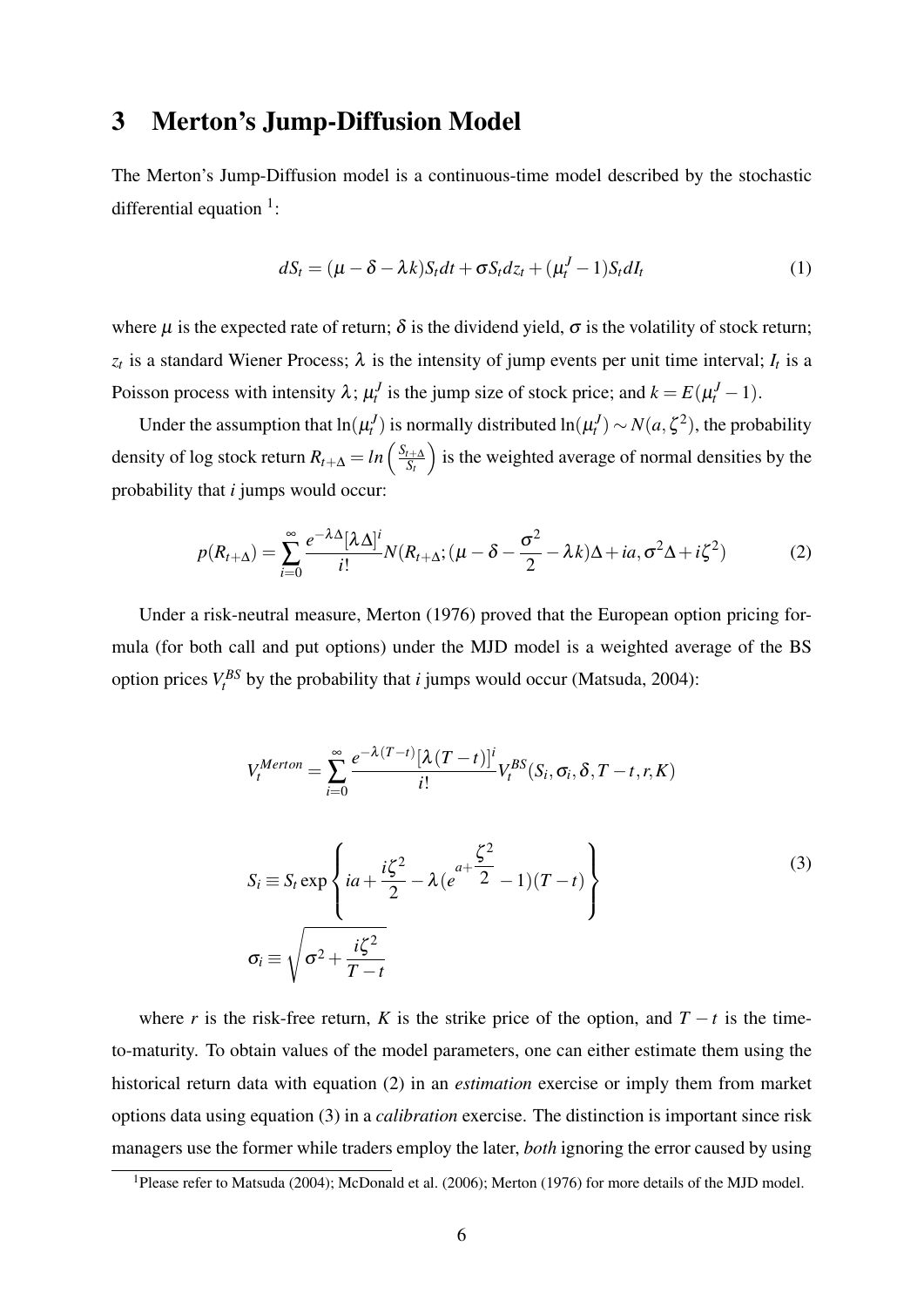a specific dataset.

# 4 Integrating Parameter Estimation Risk under Bayesian Econometrics

For a model *M* with a parameter  $\theta$  and given the observed data  $y_{t-1}$ , Bayes' formula gives

$$
p(\theta \mid y_{t-1}) = \frac{p(y_{t-1} \mid \theta) p(\theta)}{p(y_{t-1})}
$$
\n(4)

where  $p(\theta | y_{t-1})$  is the posterior distribution of  $\theta$  given  $y_{t-1}$ ;  $p(y_{t-1} | \theta)$  is the conditional likelihood under the model given  $\theta$ ; *p*( $\theta$ ) is the prior marginal distribution of  $\theta$  and *p*(*y*<sub>*t*−1</sub>) is the marginal distribution of  $y_{t-1}$ .

In the MJD model, with the parameter vector  $\Theta = \{\lambda, \sigma, a, \zeta, \delta\}^2$ , using the joint posterior distribution of all parameters  $p(\Theta | y_{t-1})$  is the key way to consider parameter estimation risk in all asset pricing and risk management calculations. From a computational point of view, the option price  $V_t^{Merton}$  is just a function of  $S_t$ , *t* and  $\Theta$ , hence the ergodic results underpinning the MCMC inference provide a direct mechanism to extract the posterior distribution of model price  $p(V_t^{Merton} | S_t, t, \Theta)$ . The MCMC simulation methods can efficiently sample from the posterior distribution of  $p(V_t^{Merton} | S_t, t, \Theta)$  without knowing its mathematical analytical form; hence the mean, standard deviation, quantiles and shape of the distribution can be easily assessed. In each MCMC iteration, a joint draw of parameter values is obtained from  $p(\Theta | y_{t-1})$ . Then for each joint draw of parameters, option price  $V_t^{Merton}$  can be calculated following formula (3). This yields a sample of draw from  $p(V_t^{Merton} | S_t, t, \Theta)$ . Further details behind the MCMC algorithms<sup>3</sup> are explained eloquently by Johannes and Polson (2010), Gelman et al. (2014) and Tunaru (2015).

<sup>&</sup>lt;sup>2</sup>Parameter  $\lambda$ ,  $\sigma$ ,  $a$ ,  $\zeta$  are estimated from historical return data or calibrated from option prices, whereas parameter  $\delta$  is estimated separately from historical dividend yield data. More details are presented in section 5.2.

<sup>&</sup>lt;sup>3</sup>The open source software OpenBUGS provides a readily written stable programme to run MCMC simulations even on complex models. Conveniently, the OpenBUGS programme will automatically choose the most feasible updater according to the model setting.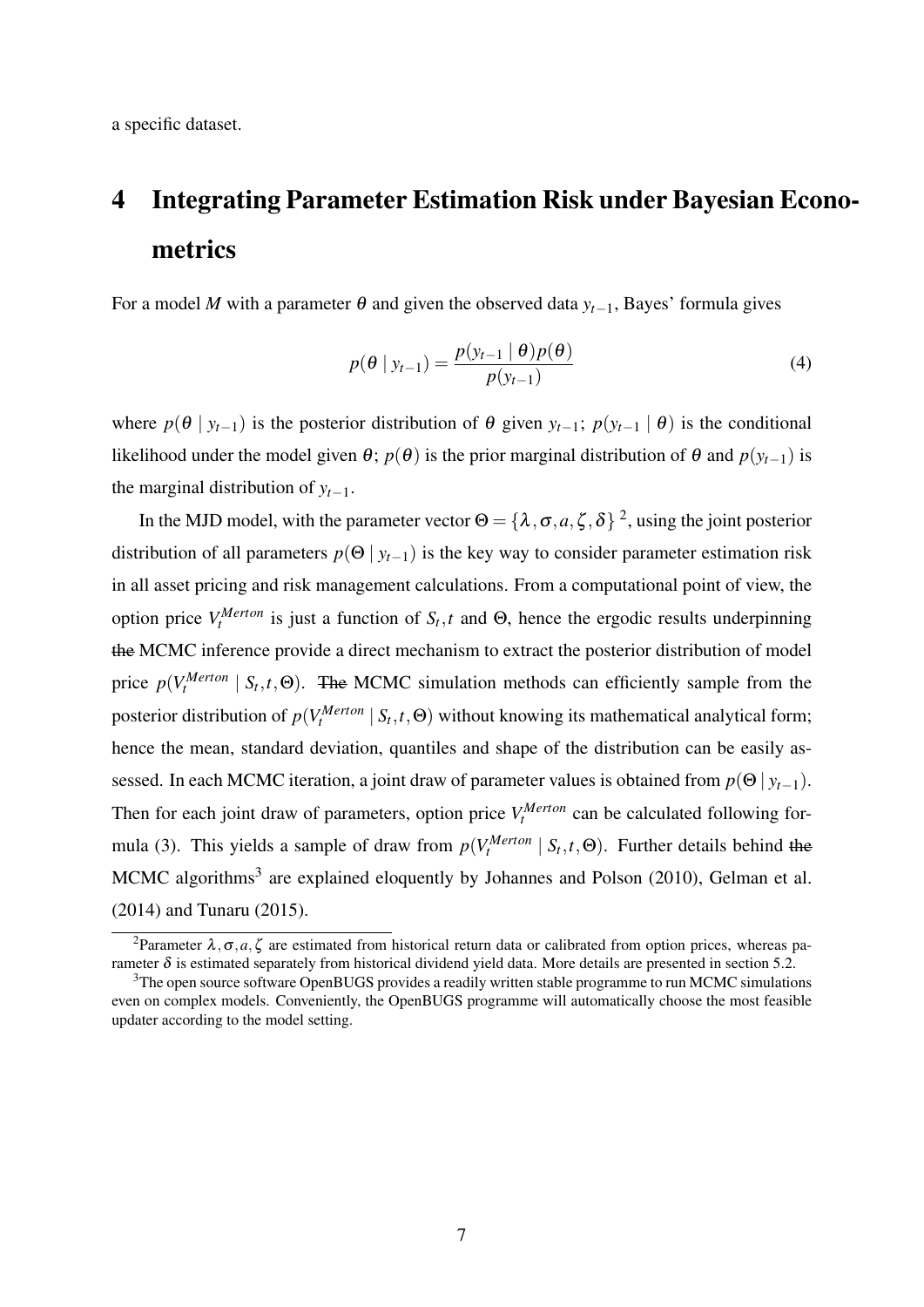# 5 Option Pricing with Parameter Estimation Risk: BS vs MJD

### 5.1 Data

All empirical data used in this study is obtained from Bloomberg. Empirical tests are carried out using daily S&P 500 index log-return data from 31/07/2012 to 29/08/2014, and S&P 500 index European call and put option data in August 2014. The option data set excludes<sup>4</sup> options with  $|K/S_t - 1| > 0.2$ , options with time-to-maturities shorter than 7 days or longer than 500 days, options with market prices less than \$0.5, options with zero trading volume, and options which do not fulfil the non-arbitrage profit conditions. Furthermore, on a trading day, if there are less than 5 options for a maturity date or the available option data set for a maturity date does not cover all types of moneyness (i.e. ITM, ATM and OTM), options of this maturity date will be dropped out from the data set of that particular trading day. This is to ensure that there are enough data points to calibrate the implied parameter values in the calibration exercise of Section 5.4. Our final option sample contains 2871 pairs of option contracts. The option data is classified as in-the-money (ITM) for call option and out-of-the-money (OTM) for put option if  $K/S_t < 0.99$ ; at-the-money (ATM) if  $0.99 \le K/S_t \le 1.01$ ; OTM for call option and ITM for put option if  $K/S_t > 1.01$ .

### 5.2 Parameter Inference

Under the MJD model, the log stock return distribution is an infinite mixture of normal distributions. To circumvent this problem, we follow Ball and Torous (1985)  $^5$  which approximated the MJD model with the Bernoulli-Jump Diffusion model, using the assumption that only one jump is allowed to happen per unit time interval. When the time interval  $\Delta$  is short (e.g.daily), the jump intensity  $\lambda \Delta$  will be very small, and the Bernoulli-Jump Diffusion model will be a good proxy for the Merton's model.

The equity index return is impacted by dividend payments. Among all studies on index option pricing, many of them ignore dividend impacts; see Eraker et al. (2003), Johannes and

<sup>&</sup>lt;sup>4</sup>We follow standard empirical option pricing filtering methodology described in Bakshi et al. (1997); Dahlbokum (2010).

 $5$ Another widely used proxy is the M-Jump Diffusion model described in (Kostrzewski, 2014; Burger and Kliaris, 2013). This model refers to a specification of a cutting point M, so that the model takes into account a maximum of M jumps. Researchers need to ensure that the probability of observing more than M jumps is extremely small, hence neglecting it would not bring any significant impact to the results.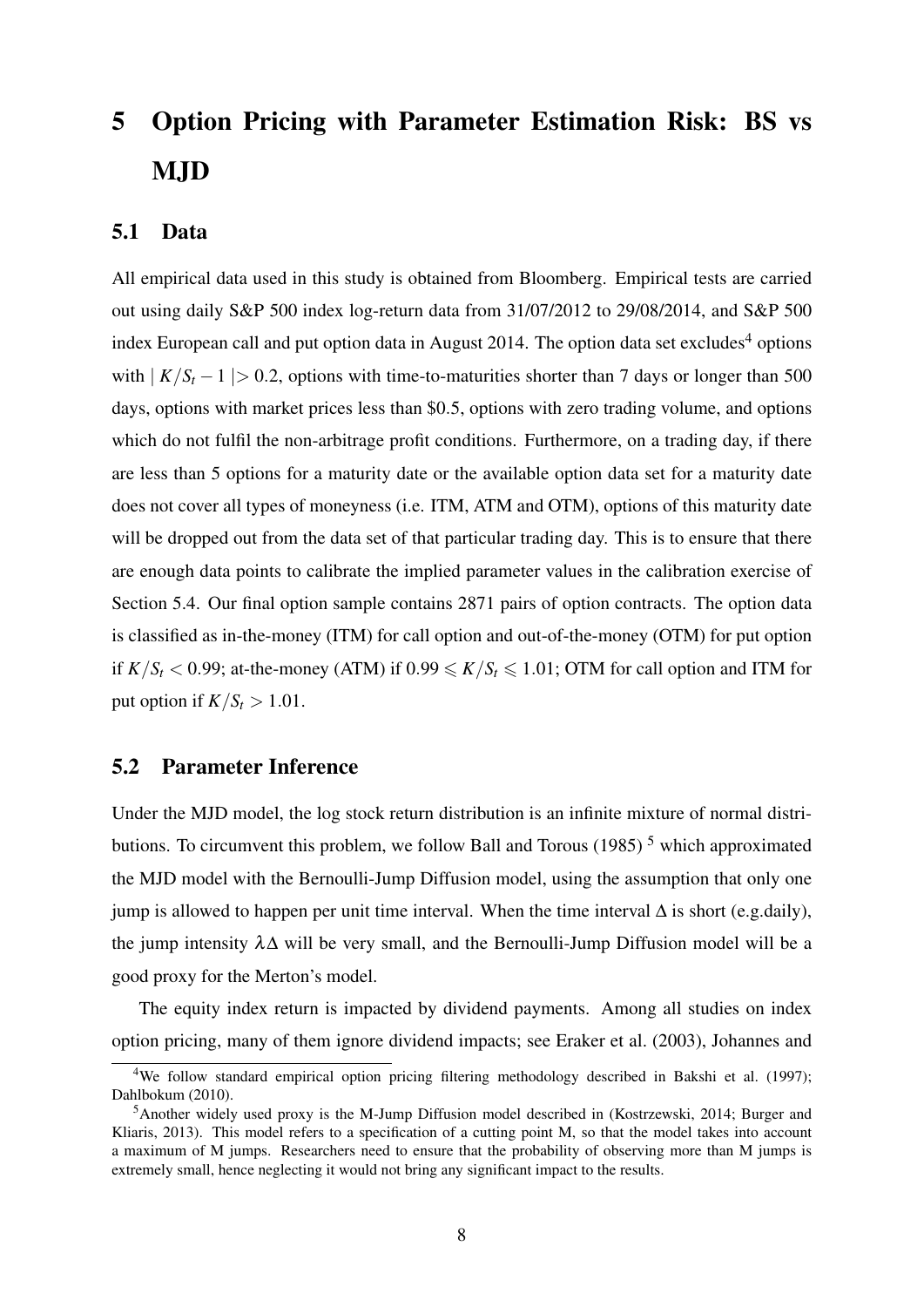Polson (2010), Jacquier and Jarrow (2000), Maekawa et al. (2008) and Bauwens and Lubrano (2002). However, this may bias the results. Ferreira and Gama (2005) and Bakshi et al. (1997) stress the importance of considering dividend impact in calculating option prices. In our study, a posterior predictive dividend yield value  $\hat{\delta}$  is estimated separately from historical dividend yield data and used in option pricing as an estimate of  $\delta$  in equation (3). If the historical dividend yield data <sup>δ</sup>*<sup>i</sup>* follows a gamma distribution:

$$
\mathbf{\hat{e}}_i \delta \sim \text{Gamma}(\alpha, \beta)
$$

The posterior predictive distribution of dividend yield can be computed by:

$$
p(\widehat{\delta} | \widehat{\sigma}_i \delta) = \int p(\widehat{\delta}, \alpha, \beta) d\alpha d\beta
$$
  
= 
$$
\int p(\widehat{\delta} | \widehat{\sigma}_i \delta, \alpha, \beta) p(\alpha, \beta | \delta) d\alpha d\beta
$$

Statistical results of the posterior predictive dividend yield are tabulated in Table 1:

Table 1: Statistical Results of the Posterior Predictive Distribution of Dividend Yield

|                    | in $\%$             |
|--------------------|---------------------|
|                    | 2.0490              |
| $\widehat{\delta}$ | (0.0954)            |
|                    | $[1.8650 - 2.2410]$ |

Note: statistics shown above are posterior predictive mean of dividend yield with the standard deviation in ( ) and 95% credibility interval in [ ]. Parameter estimation data: S&P 500 index daily annualised dividend yield data 31/07/2012 - 31/07/2014

For the MJD model, prior distributions of parameters should be selected carefully. Uninformative prior distributions are not suggested as they could make convergence difficult to achieve (Eraker et al., 2003; Johannes and Polson, 2010). The selection of prior distributions is also critical to control for the size of jump intensity (Kostrzewski, 2014). Similarly, Jacquier and Polson (2010) emphasise that uninformative priors could result in an unbounded likelihood for the jump-diffusion model and useful priors shall be given to "impose constraints on the parameter space". Following Jacquier and Polson (2010) and Eraker et al. (2003), informative priors *Beta*(2, 40) and *Gamma*(10, 0.01) are assigned to the daily jump intensity  $\lambda$  and jump size precision  $1/\zeta^2$ . Uninformative normal distribution *N* (0,100) is assigned to the stock return drift  $\mu'$  ( $\mu' = \mu - \delta$ ) and the jump size drift *a*, whereas the prior of stock precision  $1/\sigma^2$  takes the form of *Gamma*(0.0001, 0.0001).

Parameters of both the BS and MJD models are estimated from the S&P 500 index daily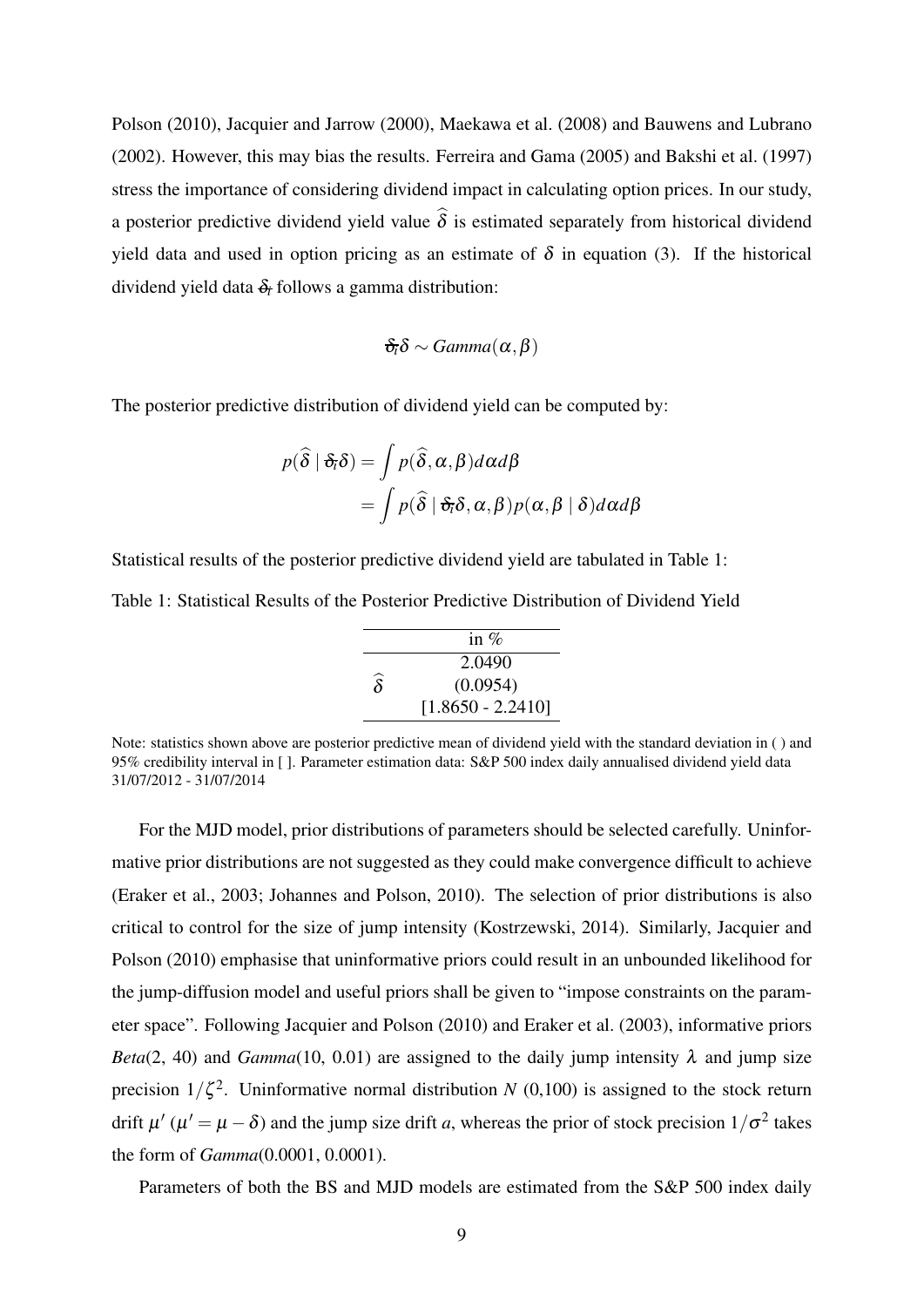log-return data. After checking for the convergence of MCMC chains, inferential results are presented in Table 2.

| Parameters | Models                |                       |  |  |  |  |  |
|------------|-----------------------|-----------------------|--|--|--|--|--|
|            | <b>BS</b>             | <b>MJD</b>            |  |  |  |  |  |
|            | 17.2872               | 16.9495               |  |  |  |  |  |
| $\mu$      | (7.9128)              | (9.2207)              |  |  |  |  |  |
| (in %)     | $[1.7892 - 32.9112]$  | $[-1.3159 - 34.8516]$ |  |  |  |  |  |
|            | 11.1300               | 10.0500               |  |  |  |  |  |
| $\sigma$   | (0.3533)              | (0.4406)              |  |  |  |  |  |
| $(in \%)$  | $[10.4700 - 11.8500]$ | $[9.2510 - 10.9300]$  |  |  |  |  |  |
|            |                       | 8.3790                |  |  |  |  |  |
| λ          |                       | (3.6263)              |  |  |  |  |  |
|            |                       | $[2.4792 - 16.5514]$  |  |  |  |  |  |
|            |                       | $-0.8350$             |  |  |  |  |  |
| a          |                       | (0.9035)              |  |  |  |  |  |
| $(in \%)$  |                       | $[-2.8170 - 0.7450]$  |  |  |  |  |  |
|            |                       | 2.7160                |  |  |  |  |  |
| ζ          |                       | (0.4009)              |  |  |  |  |  |
| $(in \%)$  |                       | $[2.0450 - 3.5930]$   |  |  |  |  |  |

Table 2: Parameter Estimation Results of the Black-Scholes and Merton's Jump-Diffusion Models

The results indicate that, under the BS model, the annual return drift  $\mu' = \mu - \delta$  can range from 1.79% to 32.91% at the 95% credibility level with a mean value of 17.29%, and the annual stock return volatility reports at a mean value of 11.13% with a 95% credibility interval of [10.47%, 11.85%]. With the impact of jumps, the annual return drift  $\mu'$  of the MJD model is estimated at a mean value of 16.95%. The 95% credibility interval of  $\mu'$  is enlarged to [−1.32%,34.85%]. The jump magnitude *a* is estimated at an average level of -0.84% with a 95% credibility interval of [−2.82%, 0.75%], meaning that both positive and negative jumps are feasible. The inference results of jump intensity  $\lambda$  indicate an average of 8.38 jumps per annum, with the rate varying between 2.48 jumps to 16.55 jumps. With the introduction of jumps, a part of the stock return volatility is captured by the jump process, thus the estimated stock volatility  $\sigma$  of the MJD model is 10.05%, which is smaller than the  $\sigma$  under the BS model 11.13%. The volatility of jump size ζ has an estimated posterior mean of 2.72%, and a 95% credibility interval of  $[2.05\%, 3.59\%]$ .

Note: statistics shown above are posterior mean results of parameters with the standard deviation in () and 95% confidence interval in []. Statistics of  $\mu'$ ,  $\sigma$  and  $\lambda$  are annualised results.  $\mu' = \mu - \delta$ . Parameter estimation data: S&P 500 index daily log-return data 31/07/2012 - 31/07/2014.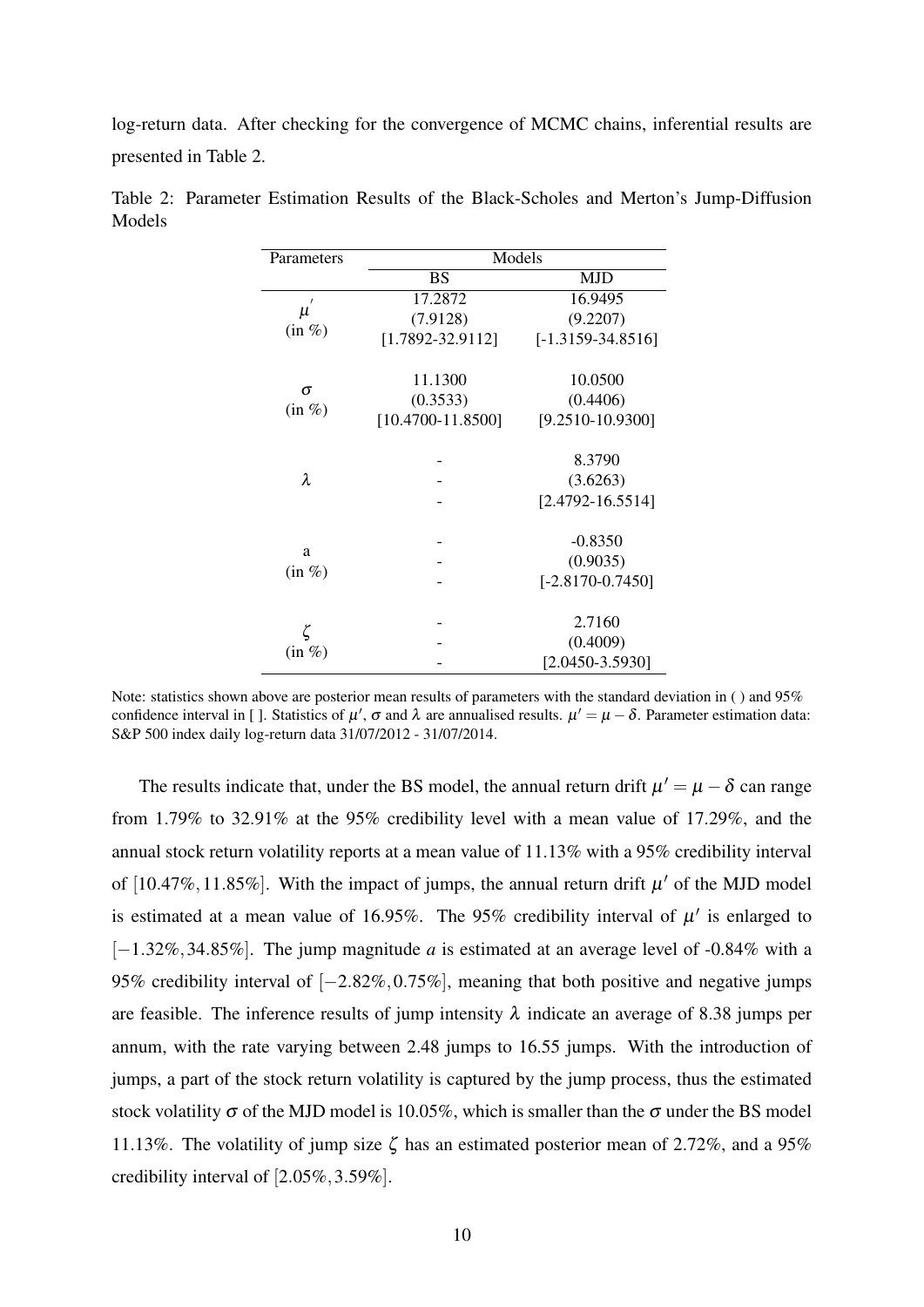#### 5.2.1 QQ-plot

Goodness-of-fit tests are often ignored in options pricing literature. Here we carried out a goodness-of-fit analysis for both the BS and MJD models, as this is an important step before proceeding on drawing conclusions on empirical exercises. Standardised Pearson residuals are computed for each model using the posterior mean of parameters. The QQ-plots of both models are displayed in Figure 1, and they indicate that the MJD model provides better data fitting performance than the BS model. The MJD model exhibits a smaller deviation from the standard normal quantiles compared with the BS model. Our results indicate that the MJD model better captures the leptokurticity of the data.

Figure 1: QQ-plots of the Standardised Pearson Residuals of the Black-Scholes and Merton's Jump-Diffusion Models



Note: the Standardised Pearson residuals are calculated based on the estimated parameter posterior means of both the BS and MJD models. Parameter estimation data: S&P 500 index daily log-return data 31/07/2012 - 31/07/2014.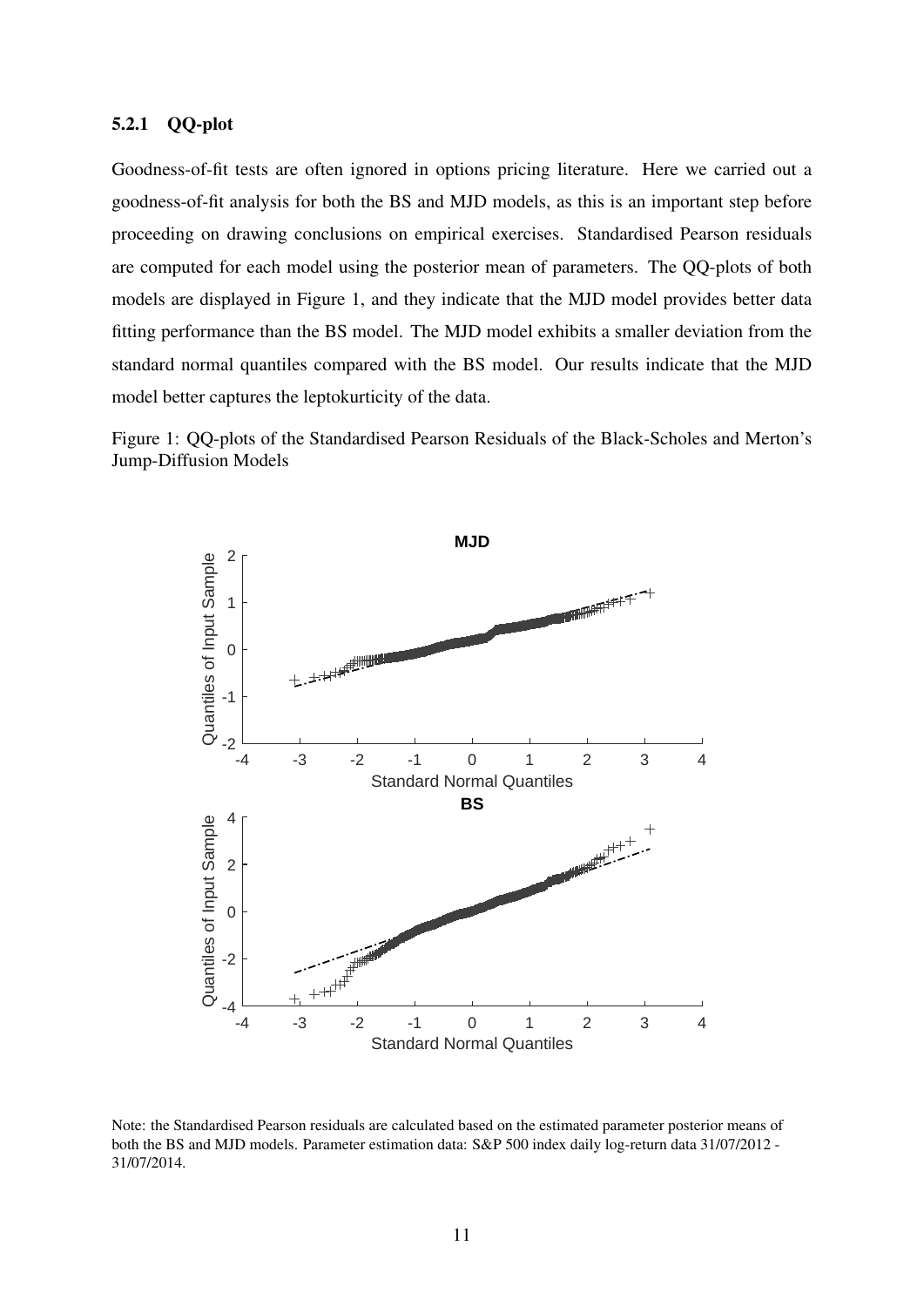#### 5.2.2 DIC comparison of the two models

The Deviance Information Criterion (DIC), introduced by Spiegelhalter et al. (2002), provides a robust yardstick for Bayesian model comparison:

$$
DIC = \overline{D} + pD \tag{5}
$$

where  $\overline{D}$  is the posterior mean deviance (a measure of fit),  $D = -2log p(y | \theta)$ ; and pD is the the effective number of parameters (a measure of model complexity). The smaller the DIC value, the better the model.<sup>6</sup> DIC results of the two models are tabulated in Table 3. Model comparison and selection are based on the difference of DICs between the two models, not the absolute values of DICs. There is no universal standard on what should be treated as an important difference in DIC values (Spiegelhalter et al., 2002). In this study, we follow Lunn et al. (2012): a DIC difference of 10 can definitely rule out the higher DIC model; a DIC difference of 5 is still substantial; a DIC difference of less than 5 is trivial, and neither model shall be ruled out.

Table 3: DIC Results for the Black-Scholes and Merton's Jump-Diffusion Models

|            | DIC     |
|------------|---------|
| <b>BS</b>  | $-3563$ |
| MJD        | -3580   |
| Difference | 17      |

Note: Difference is calculated as *DICBS* <sup>−</sup>*DICMJD*. DICs are computed based on the models' fitting results of the S&P 500 index daily log-return data 31/07/2012 - 31/07/2014.

The DIC results again suggest a better in-sample fitting of the MJD model compared with the BS model. The *DICMJD* is less than the *DICBS* by 17, indicating superiority of the MJD model over the BS model.

#### 5.2.3 Bayesian p-value

The Bayesian p-value measures the discrepancy between the model replicative simulation data and the observed data via selected test statistics (Gelman et al., 2014). The chosen test statistics can be some summary statistics of the observed data. Denoting generically a test statistic by  $T(y)$ , it is clear that  $T(y)$  can be easily calculated given the observed data set. On the other hand, when a series of replicated data *y rep* is simulated using the posterior predictive distribution, the

<sup>&</sup>lt;sup>6</sup>In the case when the likelihood  $p(y | \theta)$  is greater than 1, DIC could be legitimately negative, and this does not affect its validity in model comparison (Spiegelhalter, 2006).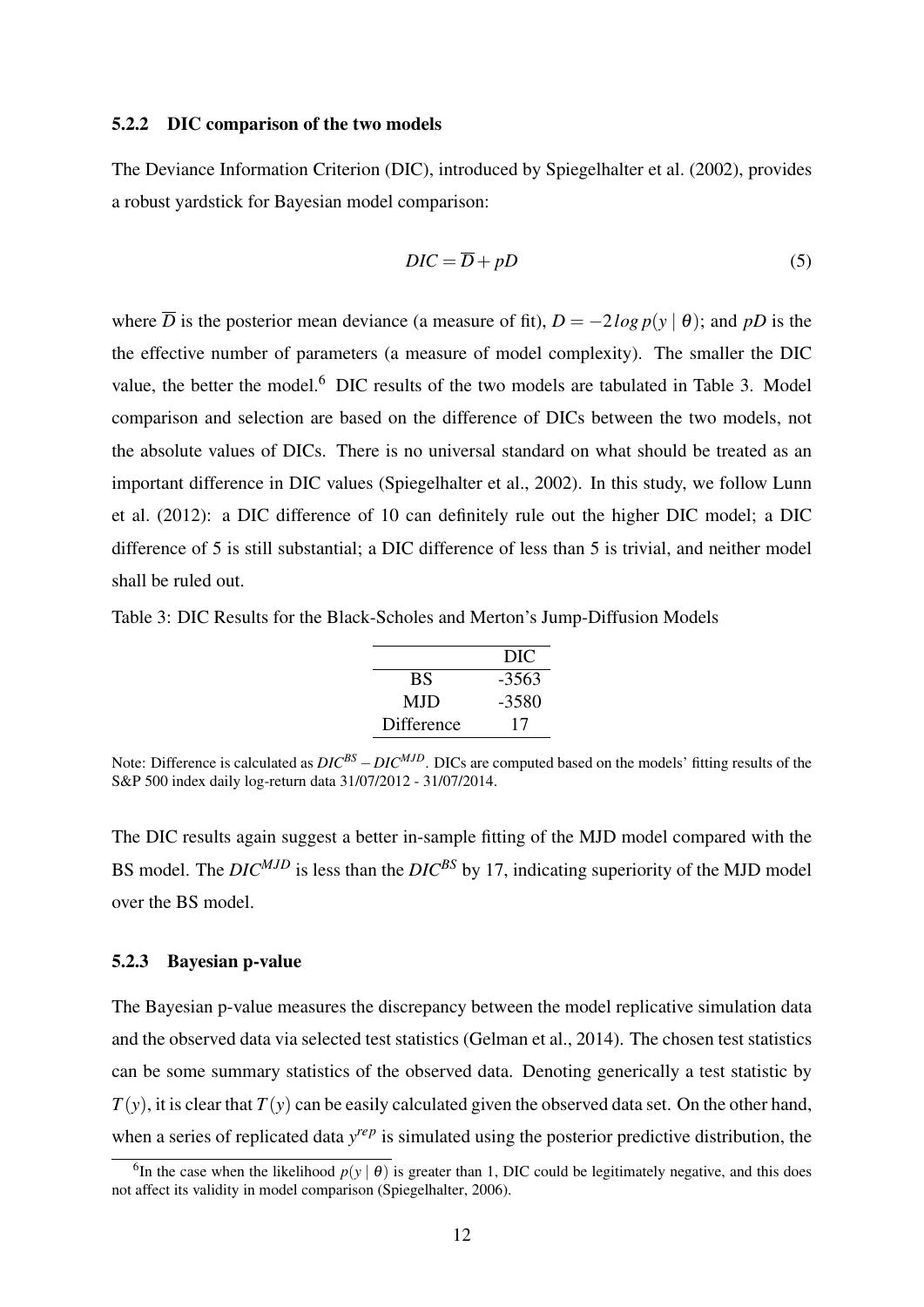test statistics  $T(y^{rep})$  can also be calculated consequently. If the model fits the observed data well, the distribution of  $T(y^{rep})$  will be concentrated around  $T(y)$ . This is assessed by the Bayesian p-value:  $Pr(T(y^{rep}) \ge T(y) | y)$ . A p-value of 0.5 means the probability of obtaining  $T(y^{rep}) \geq T(y)$  is 50%, so that the model is likely to generate the observed data series. In contrast, obtaining an extreme p-value of  $\leq 0.01$  or  $\geq 0.99$  indicates a likely misfit between the model and the observed data (Gelman et al., 2014).

Four test statistics, including sample mean, variance, skewness and kurtosis (excess kurtosis), are chosen to test the ability of the two models in reproducing the observed sample data series. Parameter posterior distributions of each model are used to simulate the replicated data. Mean( $y^{rep}$ ), Variance( $y^{rep}$ ), Skewness( $y^{rep}$ ) and Kurtosis( $y^{rep}$ ) are computed consequently. The Bayesian p-values of test statistics are reported in Table 4.

|                        | Sample    | BS                |         | MJD                |         |
|------------------------|-----------|-------------------|---------|--------------------|---------|
| <b>Test Statistics</b> | T(y)      | $T(y_{RS}^{rep})$ | p-value | $T(y_{MJD}^{rep})$ | p-value |
| Mean                   | 0.1663    | 0.1648            | 0.4585  | 0.1628             | 0.4618  |
|                        |           | (0.1119)          |         | (0.1320)           |         |
|                        | 0.0123    | 0.0124            | 0.6019  | 0.0170             | 0.9267  |
| Variance               |           | (0.0011)          |         | (0.0043)           |         |
| <b>Skewness</b>        | $-0.3824$ | 0.0005            | 1.0000  | $-0.8165$          | 0.3936  |
|                        |           | (0.1077)          |         | (1.4121)           |         |
|                        | 1.4176    | $-0.02411$        | 0.0000  | 11.7800            | 0.9330  |
| Kurtosis               |           | (0.2145)          |         | (9.1570)           |         |

Table 4: Bayesian P-values of the Black-Scholes and Merton's Jump-Diffusion Models

Note: Bayesian p-values account for  $Pr(T(y^{rep}) \ge T(y))$ .  $T(y)$ : test statistics of the observed S&P 500 index daily log-return data;  $T(y^{rep})$ : test statistics of replicated data simulated using the posterior results of parameters, standard deviation is reported in (). Parameter estimation data: S&P 500 index daily log-return data 31/07/2012 - 31/07/2014.

While the BS model tends to successfully replicate the distribution location and dispersion of the observed log-return data, its p-values of Skewness and Kurtosis reject the assumption of normal distributed stock return explicitly. Consistent with past empirical findings (Das and Sundaram, 1999; Merton, 1976; Jorion, 1988; Drost et al., 1998; Backus et al., 2004), the observed S&P 500 log-return data shows a negative skewness of −0.3824 and a excessive kurtosis of 1.4176. The p-values of *Skewness*( $y_{BS}^{rep}$ ) and *Kurtosis*( $y_{BS}^{rep}$ ) are strictly equal to 1 and 0, indicating that the skewness of the replicated data of the BS model is always higher than the sample skewness and the kurtosis of the replicated data is always smaller than the observed kurtosis.

According to the p-value results, the MJD model replicates the location of the observed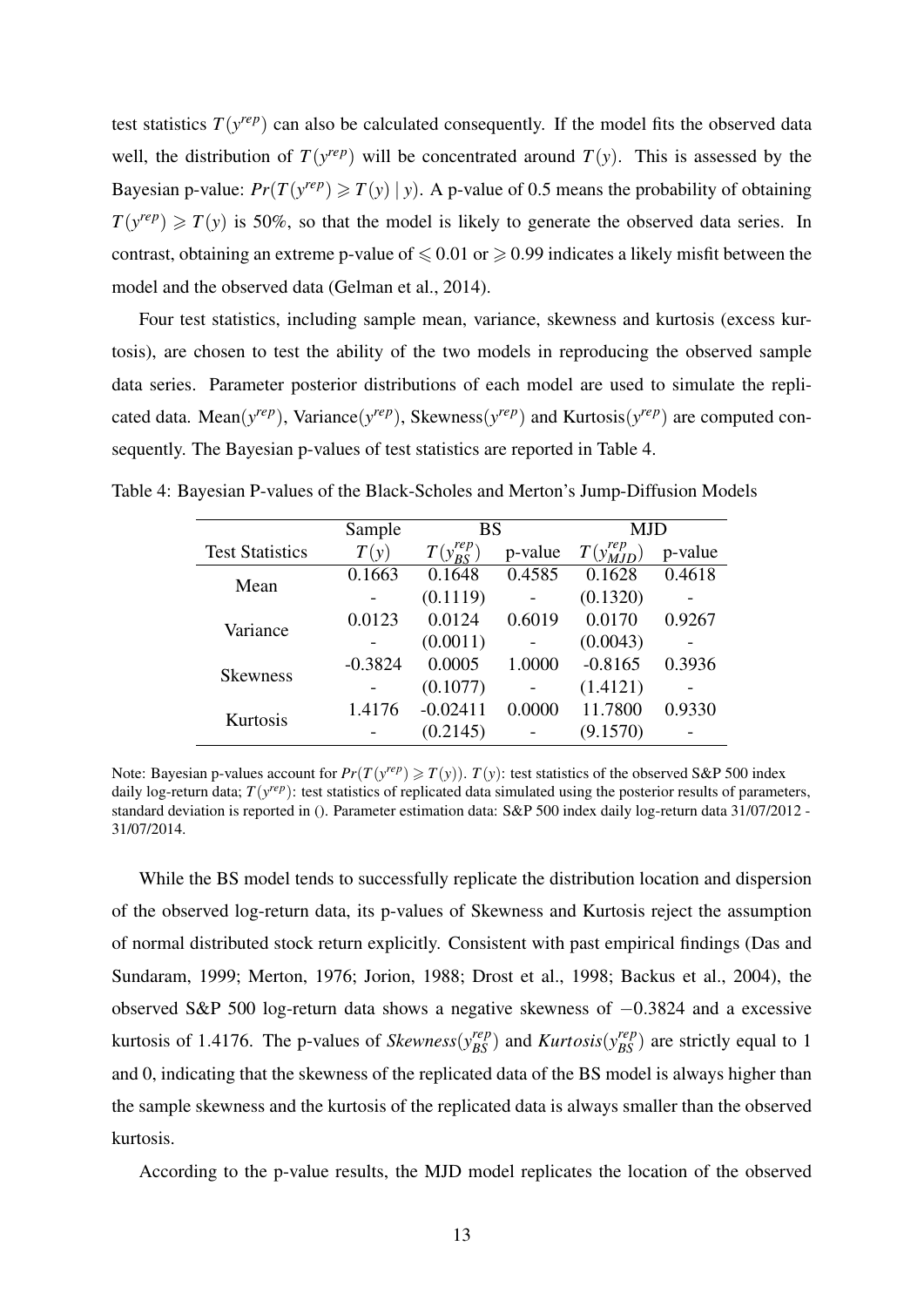log-return distribution successfully. It also seems to correctly reproduce the negative skewness of the observed data. Nevertheless, its ability in reproducing the observed variance and kurtosis is not as competent as expected. With p-values of 0.9267 and 0.9330 for variance and kurtosis respectively, the MJD model seems to produce too much variance and kurtosis in general. Although these results do not exceed the critical boundary of 0.99, they suggest that, over 90% of time, the model is generating higher variance and kurtosis than the empirical data.

The Bayesian p-values show that, although the MJD model is superior to the BS model, it also has some new problems. Even though the p-values indicate a certain level of imperfect fitting for both models, any single p-value shall not act as the evidence to reject a model (Gelman et al., 2014). The main purpose of the Bayesian p-values is to check and understand the limitation of a model's ability in replicating the observed data. Practical feasibility of a model shall also be evaluated based on its performance in applications. An out-of-sample option pricing performance analysis of the two models is presented next.

### 5.3 Out-of-sample Option Pricing

Out-of-sample option pricing tests are carried out using a rolling window approach. The estimation window contains 2 years of daily return data, estimated parameter results are used to price options one trading day ahead, and the estimation window rolls one day forward each time to price all option contracts in August 2014. An example of posterior density plots of an OTM S&P 500 European call option on 01/08/2014 with strike price \$2000 and time-tomaturity 141 days under both of the models are shown in Figure 2. As reflected in the plots, MCMC methods successfully draws samples from the posterior distributions of model prices. In this way, all parameter estimation errors are incorporated.

The posterior price distribution range is wider under the MJD model than under the BS model, indicating that the MJD model, having more parameters, leads to a higher level of uncertainty in computing the final option price. However, this does not necessarily mean that the model with less parameter estimation risk is the better one to use. A narrower price range might in fact give a false security. For the data analysed here, the posterior distribution of the MJD model option price captures the realised market option value very close to the centre of the distribution. The BS model price, on the other hand, has the realised future market price positioned at the very end of its right tail area. It seems that the BS model is still far away from predicting the underlying option price successfully even when taking the parameter estimation risk into consideration. However, this is just one instance of option pricing, a more informed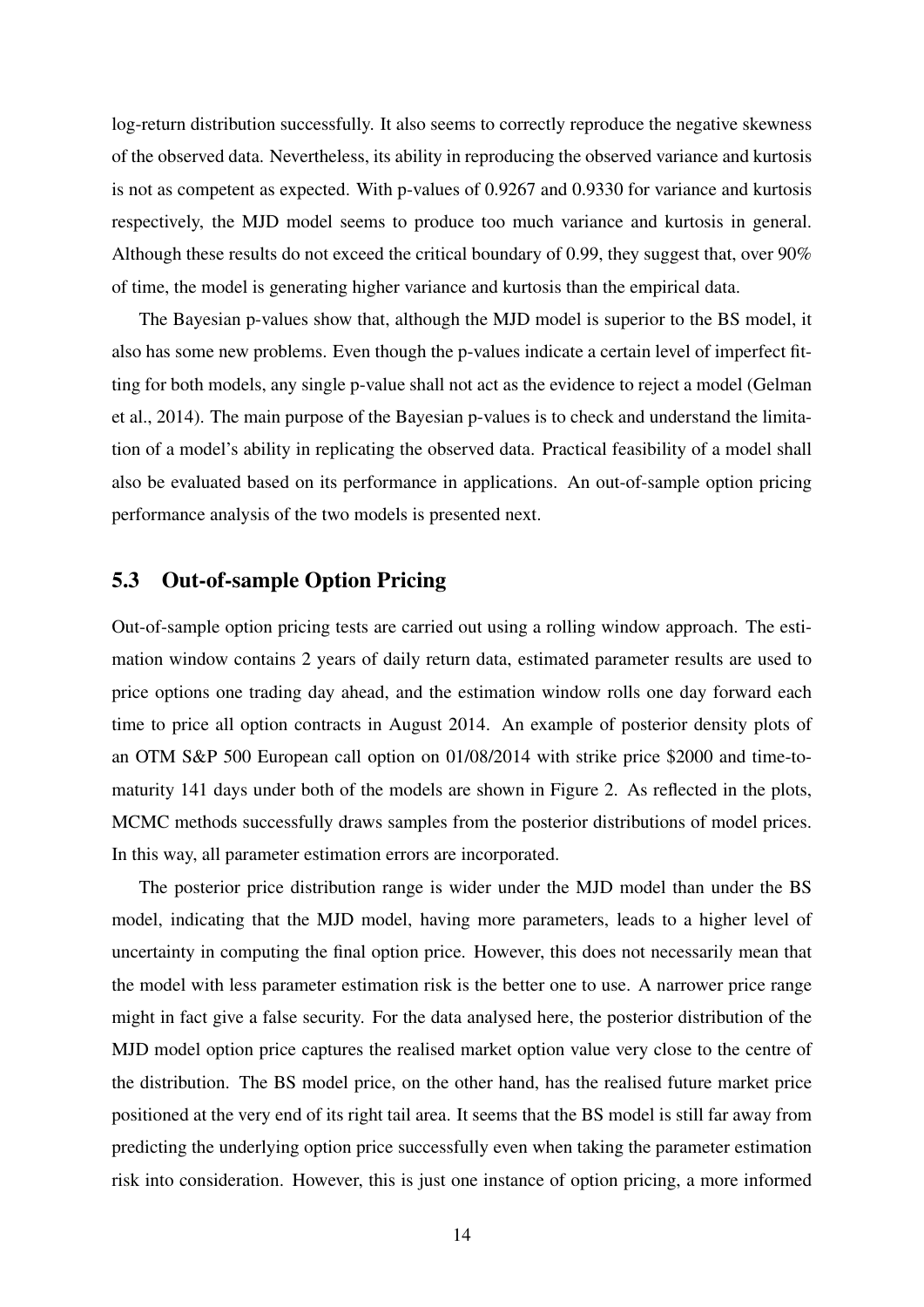Figure 2: Posterior Density Plots of a European Call Option under the Black-Scholes and Merton's Jump-Diffusion Models



Note: the figure shows posterior density plots of an OTM S&P 500 index European call option contract on 01/08/2014 with strike price \$2000 and time-to-maturity 141 days. Parameter estimation data: S&P 500 index daily log-return data 31/07/2012-31/07/2014.

view of the overall out-of-sample option pricing performance of the two models is presented below.

In addition to paying attention to traditional performance evaluation statistics, such as pricing errors or absolute pricing errors, we are particularly interested in whether the posterior distributions, which incorporate parameter estimation risk, can cover the realised observations; if not, how far are the realised prices from the model price distributions. The overview of coverage performance is tabulated in Table 5, and pricing error performance resutls are shown in Table 6 and 7.

Overall, posterior distribution coverage results of the MJD model are better than the results of the BS model for both call and put options as it can be seen in Table 5. In the tested sample period, the MJD model price distributions (i.e. 95% credibility intervals) cover an extra of 5.63% call option mid-quotes and an extra of 13.72% put option mid-quotes compared with the BS model results. The mid-quote coverage rates of the MJD model are also higher than the BS model across different moneyness and time-to-maturities, except for ITM call options and ATM put options. More importantly, the MJD model shows great improvements in both call and put OTM option pricing performance compared with the BS model (with improvements of 26% for OTM call options and 22.33% for OTM put options respectively). The bid/ask-quote coverage statistics show the percentages of options with both bid- and ask-quotes lying within the 95%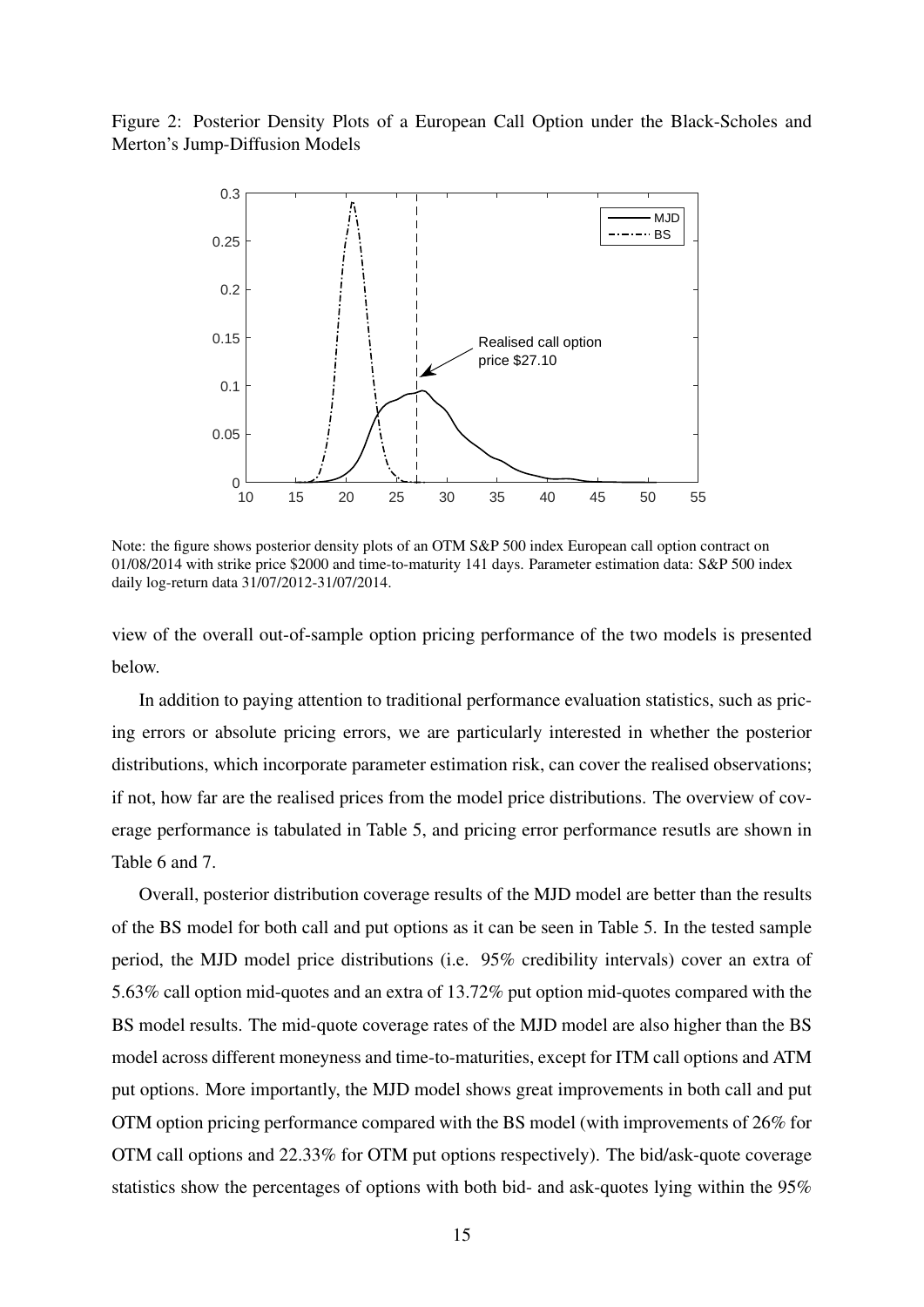|                    |            | Call Option   | Put Option        |               |  |
|--------------------|------------|---------------|-------------------|---------------|--|
|                    | Mid-quote  | Bid/Ask-quote | Mid-quote         | Bid/Ask-quote |  |
|                    | Coverage   | Coverage      | Coverage          | Coverage      |  |
|                    | Difference | Difference    | <b>Difference</b> | Difference    |  |
| All Options        | 5.63%      | 7.91%         | 13.72%            | 16.27%        |  |
|                    |            |               |                   |               |  |
| <b>ITM</b>         | $-1.33\%$  | $0.49\%$      | 13.72%            | 11.16%        |  |
| <b>ATM</b>         | 5.28%      | 7.13%         | $-2.07\%$         | 0.23%         |  |
| <b>OTM</b>         | 26.00%     | 29.83%        | 22.33%            | 21.89%        |  |
|                    |            |               |                   |               |  |
| $<$ 60 days        | 2.70%      | 5.77%         | 13.07%            | 14.79%        |  |
| 60 - 180 days      | 8.87%      | 10.32%        | 12.85%            | 16.92%        |  |
| 180 days<br>$\geq$ | 14.6%      | 13.87%        | 28.47%            | 28.47%        |  |

Table 5: Out-of-sample S&P 500 Index European Option Pricing Coverage Performance of the Black-Scholes and Merton's Jump-Diffusion Models

Note: out-of-sample option pricing period: 01/08/2014 - 31/08/2014; rolling window estimation method with S&P 500 index daily log-return data 31/07/2012 - 29/08/2014; estimation window rolls one day ahead after each estimation. Estimated posterior parameter results are used to price options one day ahead. Mid-quote Coverage and Bid/Ask-quote Coverage account for the % of realised market option prices covered by the 95% credibility intervals of posterior model price distributions. The table reports the differences of coverage rates between the MJD and the BS model (i.e. MJD coverage rate - BS coverage rate).

credibility intervals of the posterior model price distributions. The MJD model outperforms the BS model on this measure across all moneyness and time-to-maturities in both call and put options. These evidences reflect that the narrow model price distributions produced by the BS model have more difficulty in capturing the bid-ask spreads of market prices.

Pricing Error (PE), Absolute Pricing Error (APE), and Root-mean-square Pricing Error (RMSPE) are calculated respectively to measure the differences between the posterior mean of model prices and the market prices (mid-quote). On the other hand, Outside Pricing Error (OPE), Absolute Outside Pricing Error (AOPE) and Root-mean-square Outside Pricing Error (RMSOPE) statistics aim to evaluate the distances between the closest 95% credibility interval bound values and the market prices (mid-quote) when the mid-quotes are not covered by the intervals. The BS model outperforms the MJD model with respect to these six statistical performance measures in general. The MJD model seems to produce results that can match the BS model in OTM options and longer term options (i.e. time-to-maturity  $> 180$  days). However, for either model, options with time-to-maturity greater than 180 days remain the most challenging type of options to price.

The BS model price distributions capture market prices of OTM call options more effectively than ITM call options, and the advantage in pricing OTM call options is also reflected in the PE, APE, RMSPE, OPE, AOPE and RMSOPE results, which is consistent with the finding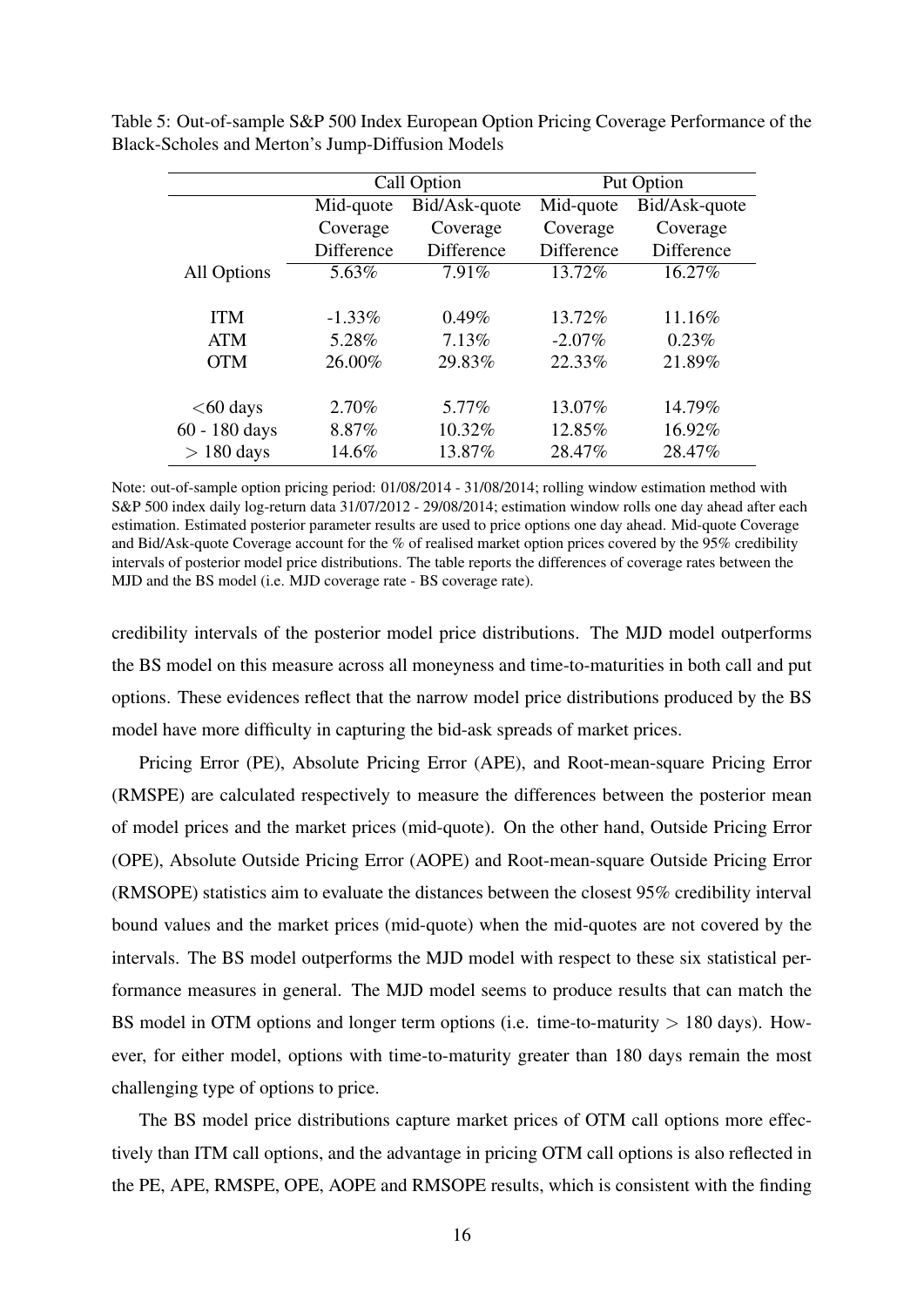| Panel A. BS - S&P 500 Index European Call Option |           |            |                                                   |            |             |               |
|--------------------------------------------------|-----------|------------|---------------------------------------------------|------------|-------------|---------------|
|                                                  | <b>PE</b> | <b>APE</b> | <b>RMSPE</b>                                      | <b>OPE</b> | <b>AOPE</b> | <b>RMSOPE</b> |
| All Options                                      | $-5.32$   | 6.68       | 9.76                                              | $-4.45$    | 5.25        | 8.29          |
|                                                  |           |            |                                                   |            |             |               |
| <b>ITM</b>                                       | $-7.82$   | 7.95       | 11.21                                             | $-6.57$    | 6.66        | 9.74          |
| <b>ATM</b>                                       | $-2.81$   | 5.19       | 7.38                                              | $-2.04$    | 3.31        | 5.59          |
| <b>OTM</b>                                       | 0.13      | 4.04       | 5.98                                              | 0.02       | 2.52        | 4.42          |
|                                                  |           |            |                                                   |            |             |               |
| $<$ 60 days                                      | $-1.85$   | 3.66       | 4.49                                              | $-1.61$    | 2.76        | 3.66          |
| 60-180 days                                      | $-7.92$   | 8.77       | 10.61                                             | $-6.47$    | 6.85        | 8.88          |
| $>180$ days                                      | $-25.60$  | 25.72      | 29.14                                             | $-21.89$   | 21.91       | 25.40         |
|                                                  |           |            |                                                   |            |             |               |
|                                                  |           |            | Panel B. MJD - S&P 500 Index European Call Option |            |             |               |
|                                                  | PE        | <b>APE</b> | <b>RMSPE</b>                                      | <b>OPE</b> | <b>AOPE</b> | <b>RMSOPE</b> |
| All Options                                      | $-26.82$  | 27.82      | 37.60                                             | $-22.64$   | 23.06       | 33.70         |
|                                                  |           |            |                                                   |            |             |               |
| <b>ITM</b>                                       |           |            |                                                   |            |             |               |
|                                                  | $-39.46$  | 39.99      | 46.73                                             | $-34.27$   | 34.68       | 42.20         |
| <b>ATM</b>                                       | $-11.08$  | 11.65      | 14.15                                             | $-6.25$    | 6.46        | 9.19          |
| <b>OTM</b>                                       | $-1.26$   | 3.94       | 5.75                                              | $-0.47$    | 1.02        | 2.33          |
|                                                  |           |            |                                                   |            |             |               |
| $<$ 60 days                                      | $-25.83$  | 27.12      | 37.55                                             | $-23.26$   | 23.92       | 34.91         |
| 60-180 days                                      | $-27.80$  | 28.46      | 37.46                                             | $-22.16$   | 22.26       | 32.40         |

Table 6: Out-of-sample S&P 500 Index European Call Option Pricing Error Performance of the Black-Scholes and Merton's Jump-Diffusion Models

Note: out-of-sample option pricing period: 01/08/2014 - 31/08/2014; rolling window estimation method with S&P 500 index daily log-return data 31/07/2012 - 29/08/2014; estimation window rolls one day ahead after each estimation. Estimated posterior parameter results are used to price options one day ahead. PE (Pricing Error): the average of (posterior mean price - market mid-quote); APE: Absolute Pricing Error; RMSPE: Root-mean-square Pricing Error; OPE (Outside Pricing Error): the average of differences between the posterior 2.5% or 97.5% credibility interval bound values and market prices (mid-quote) when the market prices are not covered by the 95% intervals of model prices; AOPE: Absolute Outside Pricing Error; RMSOPE: Root-mean-square Outside Pricing Error.

of Jacquier and Jarrow (2000). This pattern is reversed in its put option pricing performance. According to Backus et al. (2004), the anomalies in stock return distribution decrease as time interval increases. Hence, one could expect the BS model to perform better in longer-term options. However, our results of the S&P 500 option pricing do not support this statement. Both of the APE and RMSPE statistics increase with time-to-maturities, and the coverage performance measures also exhibit no advantage for the BS model in pricing longer-term options.

Regarding the MJD model results, Das and Sundaram (1999) argue that the MJD model can effectively reproduce skewness and kurtosis to stock return distribution in short period, but the ability declines as time length increases. They suggest that although the decline of anomalies is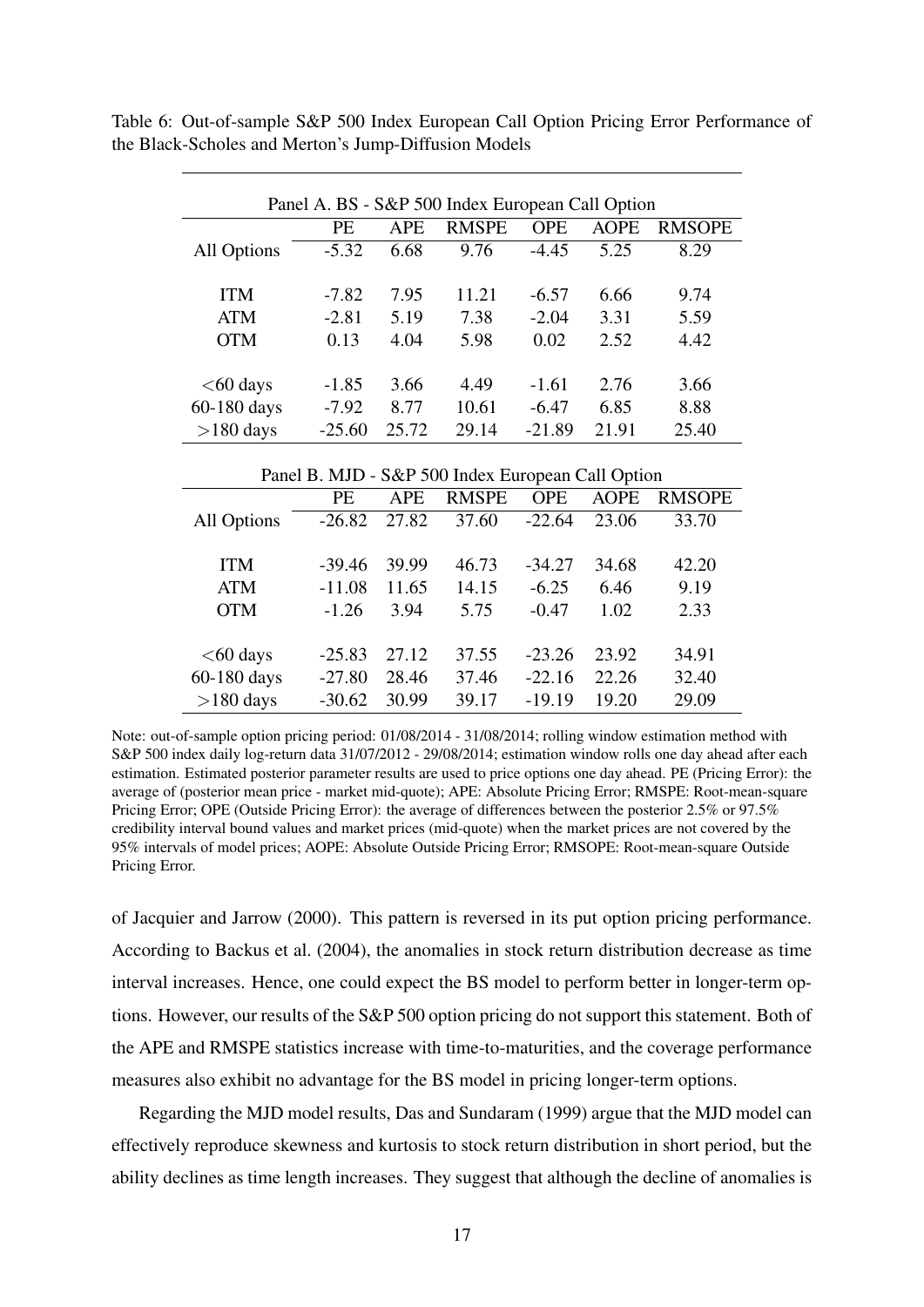| Panel A. BS - S&P 500 Index European Put Option |           |            |                                                  |            |             |               |
|-------------------------------------------------|-----------|------------|--------------------------------------------------|------------|-------------|---------------|
|                                                 | <b>PE</b> | <b>APE</b> | <b>RMSPE</b>                                     | <b>OPE</b> | <b>AOPE</b> | <b>RMSOPE</b> |
| All Options                                     | $-4.21$   | 6.16       | 8.89                                             | $-3.61$    | 4.86        | 7.58          |
|                                                 |           |            |                                                  |            |             |               |
| <b>ITM</b>                                      | 1.12      | 4.98       | 6.38                                             | 0.92       | 3.28        | 4.64          |
| <b>ATM</b>                                      | $-1.86$   | 5.51       | 7.20                                             | $-1.56$    | 3.62        | 5.40          |
| <b>OTM</b>                                      | $-6.63$   | 6.72       | 9.95                                             | $-5.68$    | 5.71        | 8.76          |
|                                                 | $-1.43$   | 3.69       | 4.65                                             | $-1.31$    | 2.87        | 3.85          |
| $<$ 60 days                                     |           |            |                                                  |            |             |               |
| 60-180 days                                     | $-6.13$   | 7.72       | 9.46                                             | $-5.13$    | 6.01        | 7.97          |
| $>180$ days                                     | $-21.85$  | 22.88      | 26.03                                            | $-18.80$   | 19.20       | 22.70         |
|                                                 |           |            |                                                  |            |             |               |
|                                                 |           |            | Panel B. MJD - S&P 500 Index European Put Option |            |             |               |
|                                                 | PE        | <b>APE</b> | <b>RMSPE</b>                                     | <b>OPE</b> | <b>AOPE</b> | <b>RMSOPE</b> |
| All Options                                     | 14.39     | 18.82      | 23.13                                            | 13.62      | 15.30       | 21.19         |
|                                                 |           |            |                                                  |            |             |               |
| <b>ITM</b>                                      | 29.46     | 32.07      | 42.90                                            | 28.35      | 28.92       | 40.92         |
| <b>ATM</b>                                      | 27.48     | 30.75      | 38.31                                            | 26.05      | 26.70       | 35.53         |
| <b>OTM</b>                                      | 6.02      | 11.36      | 16.88                                            | 5.53       | 7.84        | 13.67         |
|                                                 |           |            |                                                  |            |             |               |
| $<$ 60 days                                     | 15.62     | 18.13      | 28.59                                            | 14.75      | 15.79       | 27.08         |

Table 7: Out-of-sample S&P 500 Index European Put Option Pricing Error Performance of the Black-Scholes and Merton's Jump-Diffusion Models

Note: out-of-sample option pricing period: 01/08/2014 - 31/08/2014; rolling window estimation method with S&P 500 index daily log-return data 31/07/2012 - 31/07/2014; estimation window rolls one day ahead after each estimation. Estimated posterior parameter results are used to price options one day ahead. PE (Pricing Error): the average of (posterior mean price - market mid-quote); APE: Absolute Pricing Error; RMSPE: Root-mean-square Pricing Error; OPE (Outside Pricing Error): the average of differences between the posterior 2.5% or 97.5% credibility interval bound values and market prices (mid-quote) when the market prices are not covered by the 95% intervals of model prices; AOPE: Absolute Outside Pricing Error; RMSOPE: Root-mean-square Outside Pricing Error.

60-180 days 14.32 19.41 27.92 13.11 14.84 24.68 >180 days 0.31 22.25 28.85 4.33 13.14 22.52

consistent with empirical stock return evidence, these anomalies generated by the MJD model disappear much quicker than they should be as suggested by empirical data. As a result, the MJD model is expected to perform worse in longer term option pricing but better in shorter term option pricing. The APE and RMSPE statistics of the MJD model for both call and put options confirm this conclusion as they increase with time-to-maturities.

Over-pricing is defined as the case when the market price (mid-quote) is not covered by the 95% credibility interval of model price and located to the left of the distribution (positive OPE); Under-pricing is defined as the case when the market price is not covered by the 95% credibility interval of model price and located to the right of the distribution (negative OPE). Focused on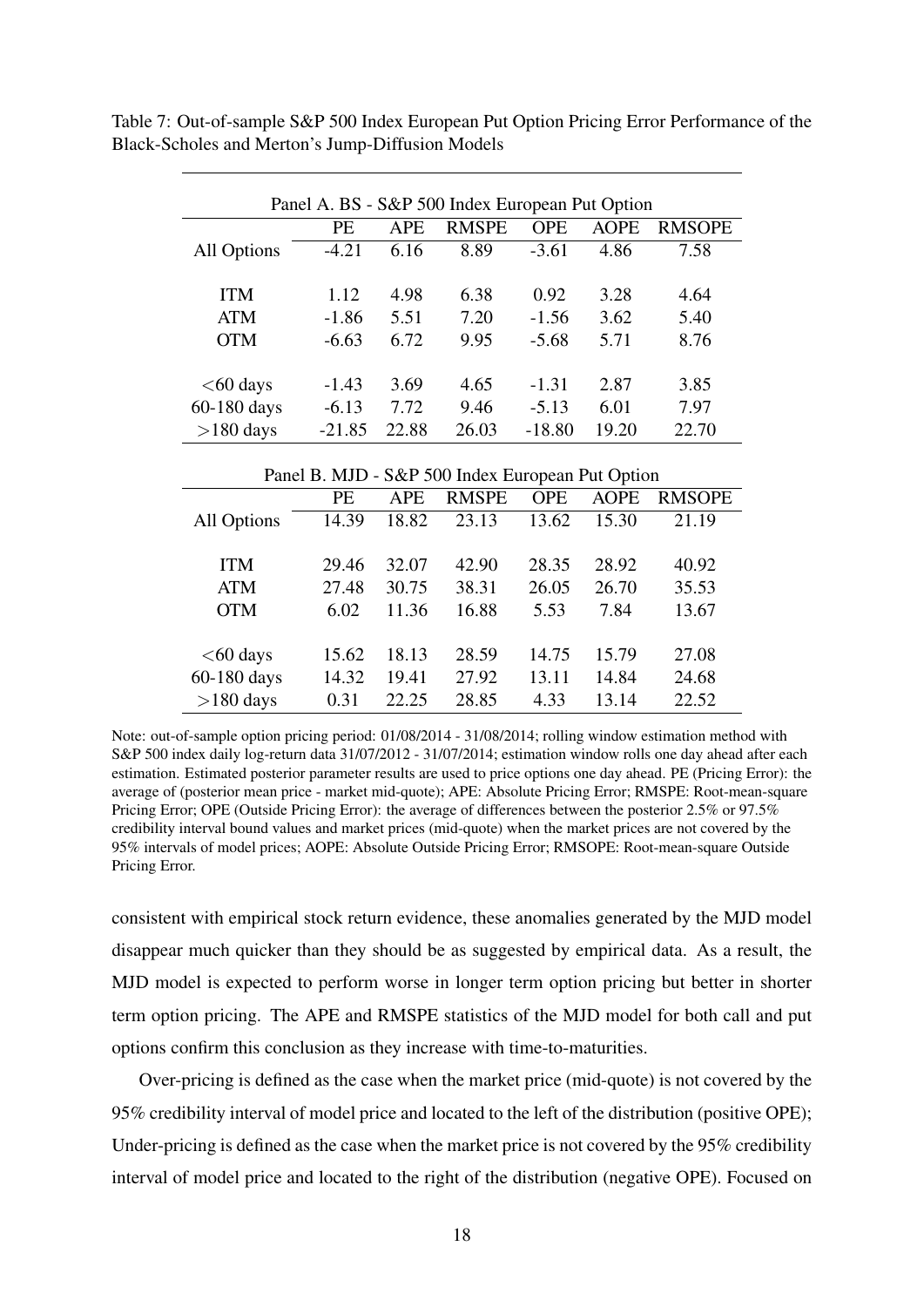the BS model results, consistent with Batten and Ellis (2005), under-pricing seems to have the dominant effect across all types of moneyness and maturities in both call and put option pricing. The only two exceptions are found in OTM call and ITM put options. It can be observed that the mis-pricing tendency moves from under-pricing to over-pricing with increases in the strike price. Moreover, the under-pricing magnitude tends to increase with time-to-maturities (see AOPE and RMSOPE results).

The MJD model, on the other hand, tends to under-price call options, but over-price put options. For both types of options, we find that the magnitude of mis-pricing decreases when option moneyness moves from ITM to OTM. Furthermore, the increase in time-to-maturities also tends to decrease the magnitude of mis-pricing (see AOPE and RMSOPE results). These results contradict with the trends we observed in the BS model, and indicate that when the model price distributions failed to capture the realised market data, the shortest distances between the market prices and the MJD model price distributions are found in OTM and longer-term options.

Yun (2014) argues that when parameter values are implied from market options prices (i.e. calibrated), the option pricing performance is better than when parameter values are estimated from historical stock return data. In the next section, we further investigate the out-of-sample option pricing performance of the BS and MJD models using implied parameter values.

### 5.4 Out-of-sample Option Pricing with Implied Parameter Values

Implied parameter values are calibrated under the Bayesian framework using option market prices (mid-quotes). Options with different strike prices but the same maturity date are used to calibrate posterior parameter distributions  $p(\lambda, \sigma, a, \zeta | y_{t-1})$ , which are then used to price the options with the same maturity date in the next trading day. Posterior distributions of parameters estimated using the historical daily log-return data in Section 5.3 are used as prior distributions of parameters in calibrating the implied parameter values.

Jacquier and Jarrow (2000) provide a thorough discussion on the necessity of allowing model error  $\varepsilon_t$  when calibrating implied parameter values from option price data; see also Jacquier and Polson (2010) and Johannes and Polson (2010). Ideally, observed market prices shall coincide with model prices. Nevertheless, this requires perfect synchronisation when recording the option price  $C_t$  and the underlying stock price  $S_t$ , which is empirically difficult to achieve. Even small non-synchronisation errors could result in the deviation between market and model option prices. Secondly, market prices could sometimes depart from their equilib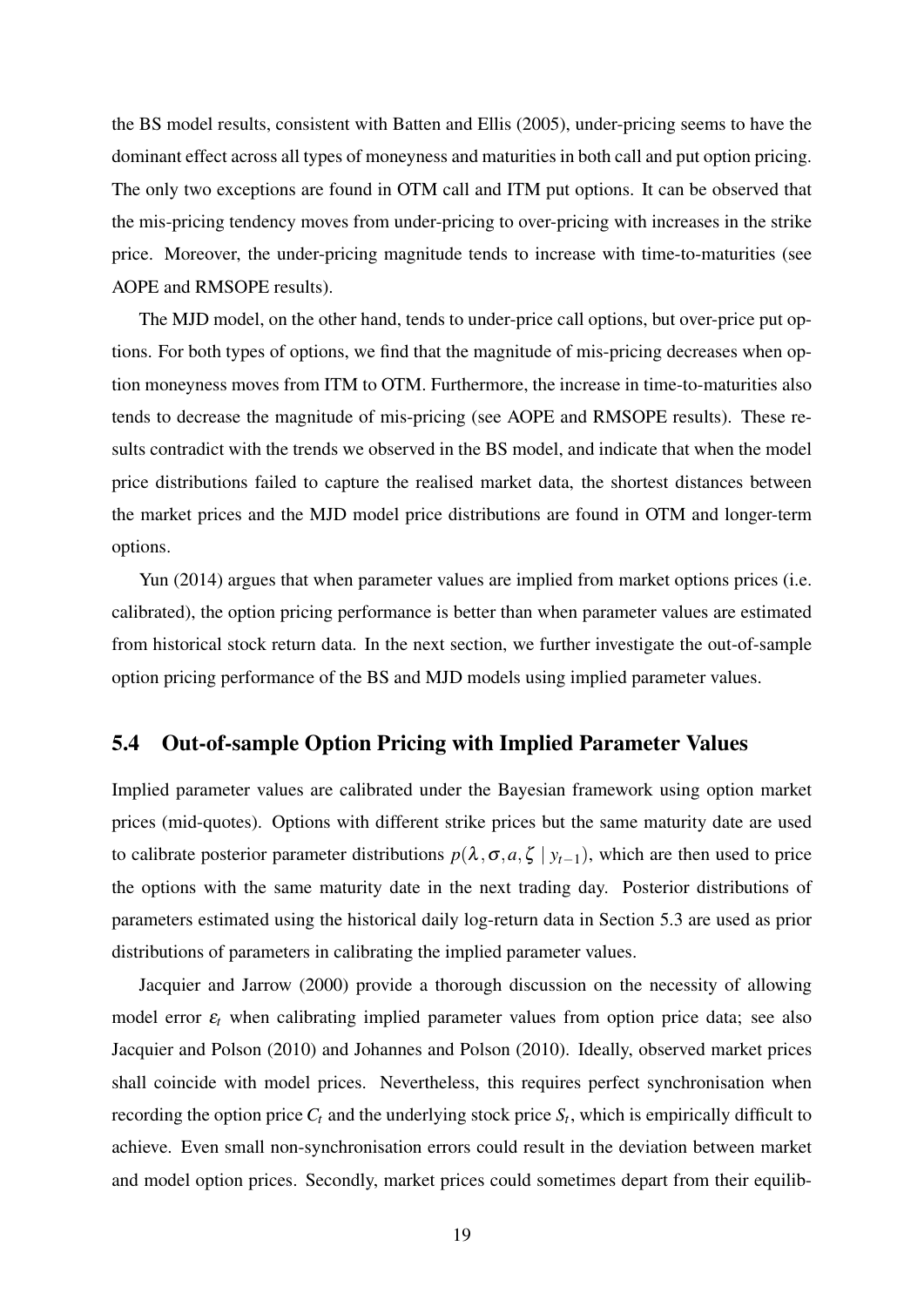rium values due to trading noises and market imperfection. The introduced error term could effectively capture the impact of such market errors. Finally, the deviation between market and model option prices could also stem from model structure uncertainty. Models are only approximations of the underlying asset pricing problem. Ignorance of the model imperfection issue could result in over-fitting, and consequently lead to the deterioration in model out-ofsample pricing performance as indicated by Dumas et al. (1998). Therefore, the model error term  $\varepsilon_t$  can also act as a vehicle to deal with model structure risk. Following Jacquier and Jarrow (2000), a Gaussian model error term is introduced in a multiplicative manner to ensure the non-negativity of option prices:

$$
log(C_t) = log(m_t) + \varepsilon_t \tag{6}
$$

where  $C_t$  is the market price of a European option,  $m_t$  is the model option price, and  $\varepsilon_t$  is a normally distributed error term with distribution  $N(0, \sigma_{\varepsilon}^2)$ .

|               |            | Call Option   | Put Option |               |  |
|---------------|------------|---------------|------------|---------------|--|
|               | Mid-quote  | Bid/Ask-quote | Mid-quote  | Bid/Ask-quote |  |
|               | Coverage   | Coverage      | Coverage   | Coverage      |  |
|               | Difference | Difference    | Difference | Difference    |  |
| All Options   | 14.98%     | 10.38%        | 10.38%     | 8.05%         |  |
|               |            |               |            |               |  |
| <b>ITM</b>    | 27.42%     | 18.24%        | $-8.29\%$  | $-9.09\%$     |  |
| <b>ATM</b>    | 0.46%      | $3.22\%$      | 21.61%     | 17.01%        |  |
| <b>OTM</b>    | $-10.85%$  | $-7.34%$      | 14.15%     | 11.83%        |  |
|               |            |               |            |               |  |
| $<60$ days    | 12.09%     | 6.45%         | $9.09\%$   | 7.06%         |  |
| 60 - 180 days | 18.10%     | 15.38%        | 10.59%     | 8.05%         |  |
| $> 180$ days  | 24.09%     | 16.79%        | 24.09%     | 19.71%        |  |

Table 8: Implied Parameters - Out-of-sample S&P 500 Index European Option Pricing Coverage Performance Difference of the Black-Scholes and Merton's Jump-Diffusion Models

Note: out-of-sample test period: 01/08/2014 - 31/08/2014; Option market price (mid-quote) data: S&P 500 index European call and put options 01/08/2014 - 31/08/2014. Parameters are calibrated using the option data with same maturity date; calibrated posterior parameter results are used to price options with the same maturity date one day ahead. Mid-quote Coverage and Bid/Ask-quote Coverage account for the % of realised market option prices covered by the 95% credibility intervals of posterior model price distributions. The table reports the differences of coverage rates between the MJD and the BS model (i.e. MJD coverage rate - BS coverage rate).

The statistics of the out-of-sample option pricing performance are tabulated in Table 8, 9 and 10. Comparing with the results in Section 5.3, the results by calibration show improvements in both Mid-quote coverage and Bid/Ask-quote coverage for both of the models overall. A remarkable change is that, for call options, the advantage of the MJD model is now more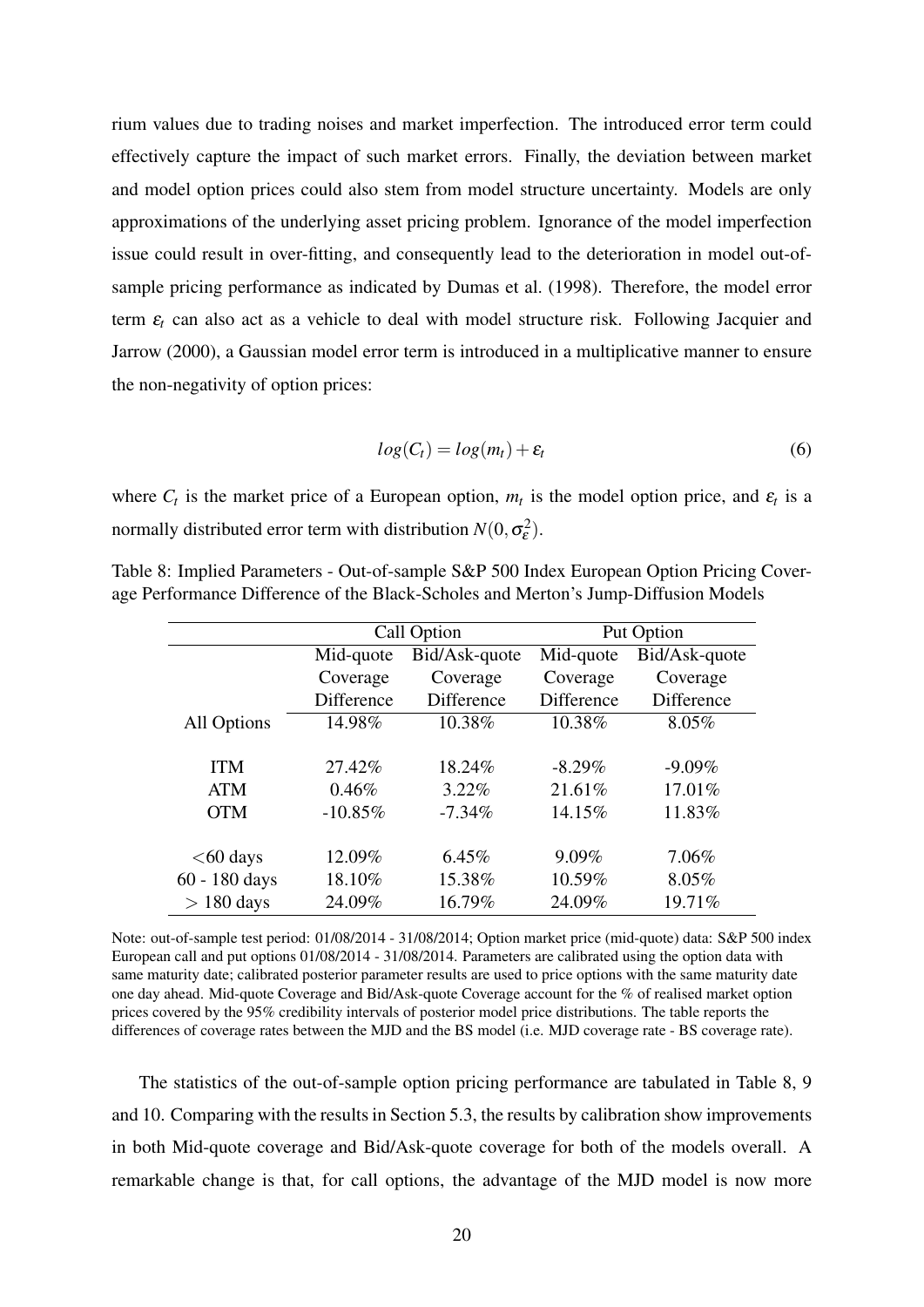|             | <b>PE</b> | <b>APE</b> | <b>RMSPE</b> | <b>OPE</b> | <b>AOPE</b> | <b>RMSOPE</b> |
|-------------|-----------|------------|--------------|------------|-------------|---------------|
| All Options | $-4.80$   | 6.21       | 9.05         | $-3.42$    | 4.28        | 6.80          |
| <b>ITM</b>  | $-7.48$   | 7.58       | 10.55        | $-5.38$    | 5.41        | 8.02          |
| <b>ATM</b>  | $-2.12$   | 3.93       | 6.03         | $-1.32$    | 2.29        | 4.23          |
| <b>OTM</b>  | 1.08      | 3.84       | 5.32         | 0.79       | 2.38        | 3.68          |
| $<60$ days  | $-1.76$   | 3.46       | 4.16         | $-1.22$    | 2.33        | 3.16          |
| 60-180 days | $-6.97$   | 8.11       | 9.79         | -4.94      | 5.54        | 7.32          |
| $>180$ days | $-23.45$  | 23.71      | 27.17        | $-17.28$   | 17.34       | 20.44         |

Table 9: Implied Parameters - Out-of-sample S&P 500 Index European Call Option Pricing Error Performance of the Black-Scholes and Merton's Jump-Diffusion Models

| Panel B. MJD - S&P 500 Index European Call Option |         |            |              |            |             |               |  |
|---------------------------------------------------|---------|------------|--------------|------------|-------------|---------------|--|
|                                                   | PE      | <b>APE</b> | <b>RMSPE</b> | <b>OPE</b> | <b>AOPE</b> | <b>RMSOPE</b> |  |
| All Options                                       | 0.38    | 4.68       | 5.91         | 0.56       | 2.28        | 3.46          |  |
|                                                   |         |            |              |            |             |               |  |
| ITM                                               | $-2.70$ | 4.07       | 5.38         | $-1.10$    | 1.62        | 2.76          |  |
| <b>ATM</b>                                        | 4.55    | 4.77       | 5.77         | 2.49       | 2.50        | 3.67          |  |
| <b>OTM</b>                                        | 6.37    | 6.38       | 7.30         | 4.00       | 4.00        | 4.84          |  |
|                                                   |         |            |              |            |             |               |  |
| $<60$ days                                        | 1.23    | 3.43       | 4.34         | 1.07       | 1.91        | 2.94          |  |
| 60-180 days                                       | $-0.61$ | 5.89       | 6.87         | $-0.04$    | 2.59        | 3.74          |  |
| $>180$ days                                       | $-1.88$ | 9.80       | 11.30        | $-0.77$    | 4.05        | 5.89          |  |

Note: out-of-sample test period: 01/08/2014 - 31/08/2014; Option market price (mid-quote) data: S&P 500 index European call options 01/08/2014 - 31/08/2014. Parameters are calibrated using the option data with same maturity date; calibrated posterior parameter results are used to price options with the same maturity date one day ahead. PE (Pricing Error): the average of (posterior mean price - market mid-quote); APE: Absolute Pricing Error; RMSPE: Root-mean-square Pricing Error; OPE (Outside Pricing Error): the average of differences between the posterior 2.5% or 97.5% credibility interval bound values and market prices (mid-quote) when the market prices are not covered by the 95% intervals of model prices; AOPE: Absolute Outside Pricing Error; RMSOPE: Root-mean-square Outside Pricing Error.

significant in pricing ITM options, whereas the advantage in ATM and OTM options remains for put options. Among the three different time-to-maturities, the MJD results improved most significantly over the BS results in pricing longer term options. The highest coverage rate of the longer term options is observed in the MJD put option pricing.

Moreover, the PE, APE, RMSPE, OPE, AOPE and RMSOPE statistics indicate significant improvements for the MJD model, suggesting that the MJD model works better with calibration. Unlike the results shown in Section 5.3, the MJD model now has a similar or even better performance indicated by these measures in all option categories. In addition, the mis-pricing tendencies across different option categories of the BS model remain the same as in Section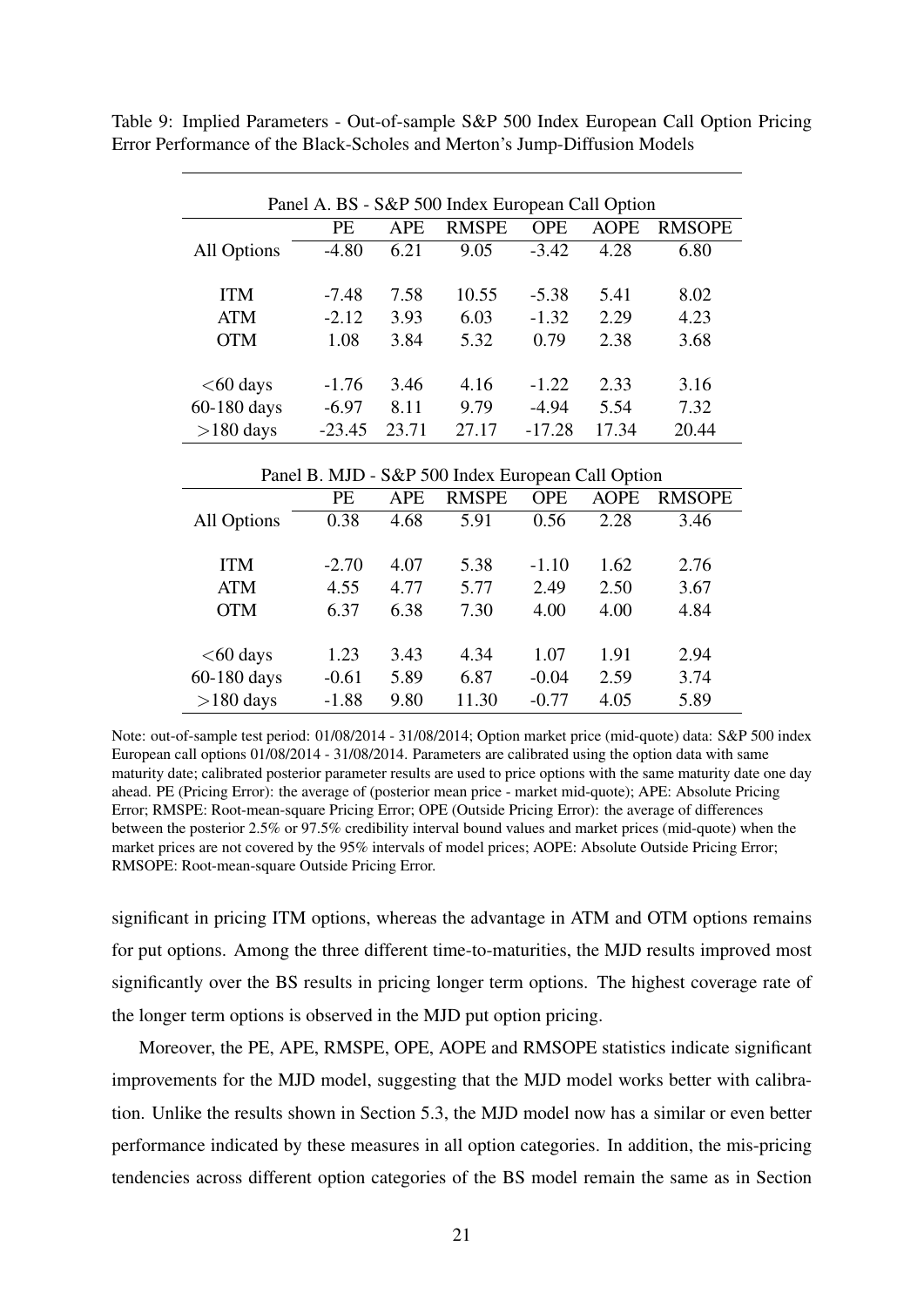|             | <b>PE</b> | <b>APE</b> | <b>RMSPE</b> | <b>OPE</b> | <b>AOPE</b> | <b>RMSOPE</b> |
|-------------|-----------|------------|--------------|------------|-------------|---------------|
| All Options | $-4.03$   | 5.76       | 8.36         | $-3.44$    | 4.43        | 6.93          |
| <b>ITM</b>  | 1.62      | 4.51       | 5.76         | 1.14       | 2.43        | 3.55          |
| <b>ATM</b>  | $-1.74$   | 4.29       | 6.08         | $-1.19$    | 2.53        | 4.15          |
| <b>OTM</b>  | $-6.53$   | 6.55       | 9.51         | $-5.57$    | 5.58        | 8.23          |
| $<60$ days  | $-1.56$   | 3.34       | 4.09         | $-1.45$    | 2.63        | 3.41          |
| 60-180 days | $-5.62$   | 7.35       | 8.96         | $-4.75$    | 5.57        | 7.41          |
| $>180$ days | $-20.52$  | 21.76      | 24.85        | $-16.60$   | 16.64       | 20.62         |

Table 10: Implied Parameters - Out-of-sample S&P 500 Index European Put Option Pricing Error Performance of the Black-Scholes and Merton's Jump-Diffusion Models

| Panel B. MJD - S&P 500 Index European Put Option |         |      |              |            |             |               |  |
|--------------------------------------------------|---------|------|--------------|------------|-------------|---------------|--|
|                                                  | PE      | APE  | <b>RMSPE</b> | <b>OPE</b> | <b>AOPE</b> | <b>RMSOPE</b> |  |
| All Options                                      | $-1.05$ | 3.98 | 5.18         | $-0.88$    | 2.24        | 3.29          |  |
| <b>ITM</b>                                       | 4.82    | 5.22 | 6.34         | 2.58       | 2.64        | 3.53          |  |
|                                                  |         |      |              |            |             |               |  |
| <b>ATM</b>                                       | 1.56    | 2.68 | 3.23         | 0.50       | 0.85        | 1.44          |  |
| <b>OTM</b>                                       | $-3.72$ | 3.87 | 5.11         | $-2.41$    | 2.43        | 3.52          |  |
|                                                  |         |      |              |            |             |               |  |
| $<60$ days                                       | $-0.60$ | 2.50 | 3.03         | $-0.46$    | 1.57        | 2.11          |  |
| 60-180 days                                      | $-1.59$ | 5.47 | 6.37         | $-1.37$    | 3.00        | 4.10          |  |
| $>180$ days                                      | $-2.11$ | 9.61 | 11.23        | $-1.95$    | 4.00        | 6.17          |  |

Note: out-of-sample test period: 01/08/2014 - 31/08/2014; Option market price (mid-quote) data: S&P 500 index European put options 01/08/2014 - 31/08/2014. Parameters are calibrated using the option data with same maturity date; calibrated posterior parameter results are used to price options with the same maturity date one day ahead. PE (Pricing Error): the average of (posterior mean price - market mid-quote); APE: Absolute Pricing Error; RMSPE: Root-mean-square Pricing Error; OPE (Outside Pricing Error): the average of differences between the posterior 2.5% or 97.5% credibility interval bound values and market prices (mid-quote) when the market prices are not covered by the 95% intervals of model prices; AOPE: Absolute Outside Pricing Error; RMSOPE: Root-mean-square Outside Pricing Error.

5.3. On the other hand, the mis-pricing tendencies of the MJD model has changed to follow the similar trends as the BS model. Both under- and over-pricing are observed in different option categories, and the tendency moves from under-pricing to over-pricing with increases in strike prices. Furthermore, options with the longest time-to-maturities now have the largest mis-pricing magnitude.

Overall, after incorporating parameter estimation risk, the MJD model outperforms the BS model in all aspects of the out-of-sample option pricing tests when implied parameters are used. In the next section, we will discuss the measure of parameter estimation risk exposure.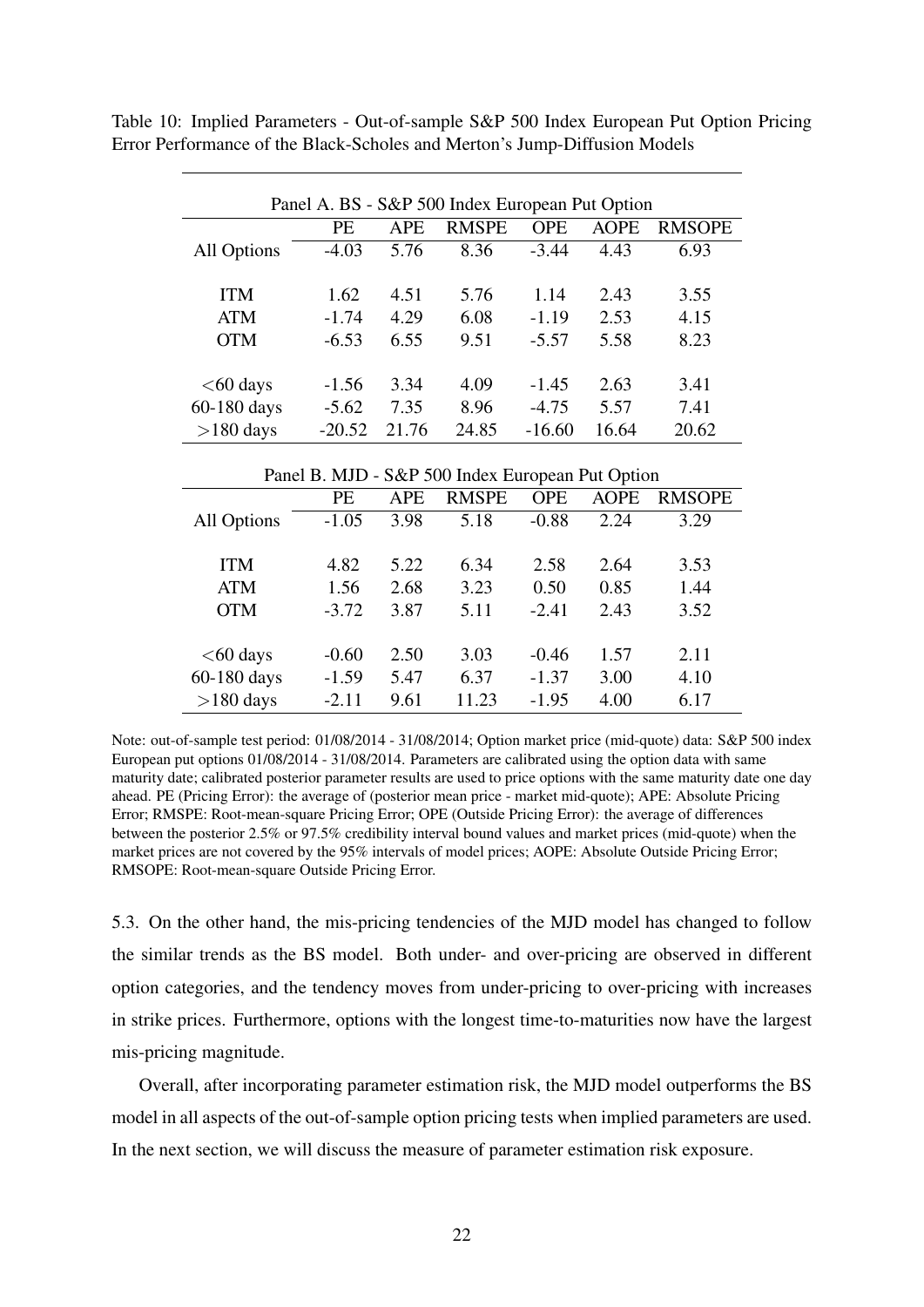### 5.5 Measuring Parameter Estimation Risk

With the ability to obtain the entire posterior distributions of option prices, parameter estimation risk exposure to both long and short positions can be easily investigated. A simple VaR-type of measure to quantify parameter estimation risk is recently introduced by Tunaru (2015).

Regarding the MJD model, the posterior density of an option price  $V_t^{Merton}$  is obtained using MCMC techniques. The distributions of profit & loss for both long and short positions, given the trading price  $P_t$ , can be computed by simple linear loss functions shown below:

$$
L^{long}(V_t^{Merton}) = V_t^{Merton} - P_t
$$
  
\n
$$
L^{short}(V_t^{Merton}) = P_t - V_t^{Merton}
$$
\n(7)

Figure 3: An Example of PER-VaR of Parameter Estimation Risk Exposure under the Merton's Jump-Diffusion Option Pricing Model



Note: the figure shows 1% PER-VaR values for the parameter estimation risk exposure of both the short and long positions of a European Call option of the S&P 500 index under the MJD option pricing model, assuming that the mean of the posterior option price \$27.67 is set as the trading price. The call option is an OTM option on 01/08/2014 with strike price 2000 and time-to-maturity 141 days. Parameter estimation data: S&P 500 index daily log-return data 31/07/2012 - 31/07/2014.

Denoting by *PER*−*VaR*η, the measure of parameter estimation risk tells that the probability of having a loss beyond  $PER-VaR<sub>n</sub>$  due to parameter estimation risk is  $\eta$ %. An example of the *PER*−*VaR*1% for both long and short positions of a European call option computed using the posterior MJD model price distribution is given in Figure 3. It is important to notice that buyers and sellers do not have symmetric exposure towards parameter estimation risk. As illustrated in Figure 3, the magnitude of the *PER*−*VaR*1% is smaller to the call option contract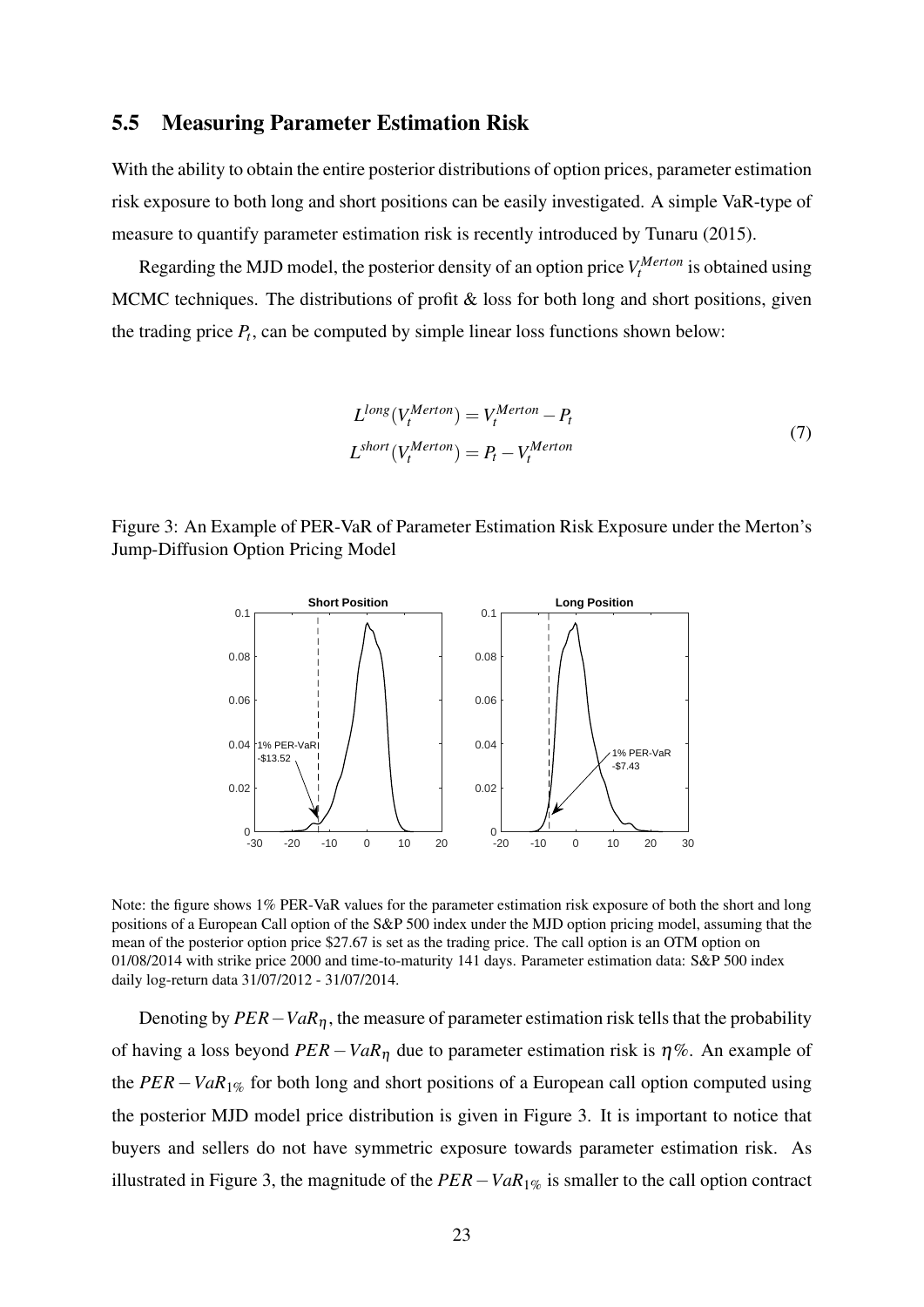buyers than to the sellers. Furthermore, with the ability to visualised the entire distribution of potential loss caused by parameter estimation risk, market participants can easily assess the entire tail distribution beyond  $PER - VaR<sub>n</sub>$ . In our example, a fatter tail is found in the parameter estimation risk exposure of short position holders, indicating that the potential loss which may be encountered by the sellers in extreme cases could be more tremendous. This is not a surprise as long position holders of European call options do not face downside variation in their final payoff.

Finally, it is worth highlighting that, in this one particular example, the *PER*−*VaR*1% accounts for 48.86% and 26.85% of the trading price for option writers and buyers respectively. Therefore, parameter estimation risk can be substantial to all market participants. Neglecting parameter estimation risk when using either model in option pricing may place a blind spot in risk management analysis and result in great losses.

### 5.6 Greeks

Parameter estimation risk can also bring significant impact to option hedging activities. Following a similar approach as formula (3), the Greeks under the MJD model can be derived as the weighted average of the BS Greeks by the probability that *i* jumps would occur before the maturity date (Merton, 1976).

$$
Delta_{t}^{Merton} = \sum_{i=0}^{\infty} \frac{e^{-\lambda (T-t)} [\lambda (T-t)]^{i}}{i!} Delta^{BS}(S_{i}, \sigma_{i}, \delta, T-t, r, K)
$$
  
\n
$$
Gamma_{t}^{Merton} = \sum_{i=0}^{\infty} \frac{e^{-\lambda (T-t)} [\lambda (T-t)]^{i}}{i!} Gamma^{BS}(S_{i}, \sigma_{i}, \delta, T-t, r, K)
$$
  
\n
$$
Theta_{t}^{Merton} = \sum_{i=0}^{\infty} \frac{e^{-\lambda (T-t)} [\lambda (T-t)]^{i}}{i!} The ta^{BS}(S_{i}, \sigma_{i}, \delta, T-t, r, K)
$$
  
\n
$$
Rho_{t}^{Merton} = \sum_{i=0}^{\infty} \frac{e^{-\lambda (T-t)} [\lambda (T-t)]^{i}}{i!} Rho^{BS}(S_{i}, \sigma_{i}, \delta, T-t, r, K)
$$
  
\n
$$
Vega_{t}^{Merton} = \sum_{i=0}^{\infty} \frac{e^{-\lambda (T-t)} [\lambda (T-t)]^{i}}{i!} Vega^{BS}(S_{i}, \sigma_{i}, \delta, T-t, r, K)
$$
  
\n(8)

$$
S_i \equiv S_t exp\left\{ia + \frac{i\zeta^2}{2} - \lambda(e^{a + \frac{\zeta^2}{2}} - 1)(T - t)\right\}, \quad \sigma_i \equiv \sqrt{\sigma^2 + \frac{i\zeta^2}{T - t}}
$$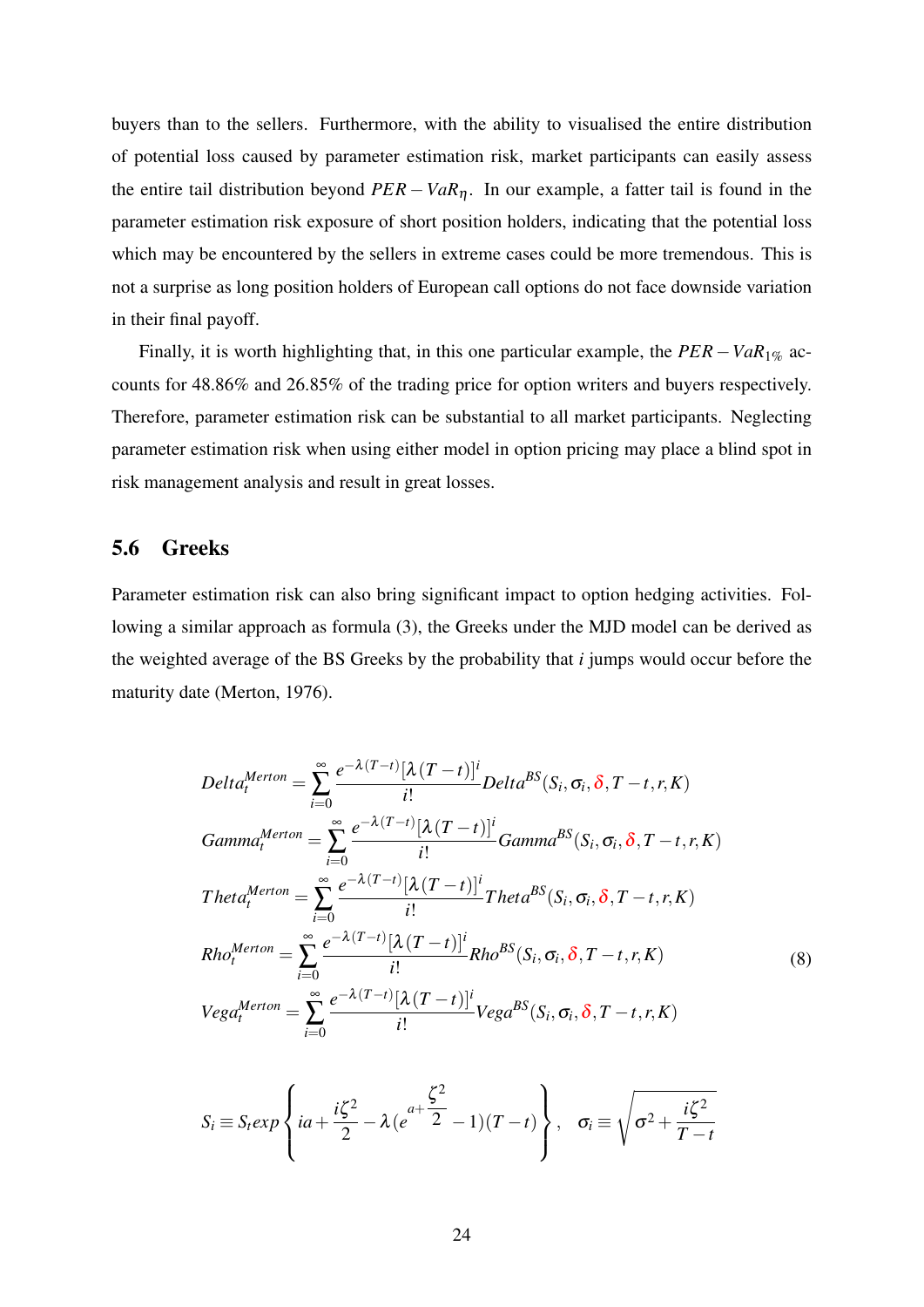Given the estimated  $p(\Theta | y_{t-1})$ , the posterior distributions of Greeks can be easily obtained following the simulation techniques described in Section 4. Examples of Greeks' density plots of a S&P 500 European OTM call option are presented in Figure 4. Density plots and the ability of assessing the quantile values of Greeks provide very rich information to practitioners in hedging activities. While the posterior mean value of Delta could be adopted, practitioners shall also be aware that they are subject to parameter estimation risk when setting up their hedging strategy. The Bayesian posterior distribution of Delta depicts such risk exposure in detail. In our example a fatter right tail is observed showing a higher probability of realising higher Delta value. In the case when extra caution is needed towards the trading of this option, short position holders may hedge at the 75% or even the 97.5% upper quantile value of Delta to implement super hedging according to their capital availability. Similar discussions also apply to other Greeks hedging activities.





Note: the figure shows the posterior distributions of Delta, Gamma, Theta, Rho and Vega of a European Call option of the S&P 500 index given the estimated posterior distributions of parameters under the MJD model . The call option is an OTM option on 01/08/2014 with strike price 2000 and time-to-maturity 141 days. Parameter estimation data: S&P 500 index daily log-return data 31/07/2012 - 31/07/2014.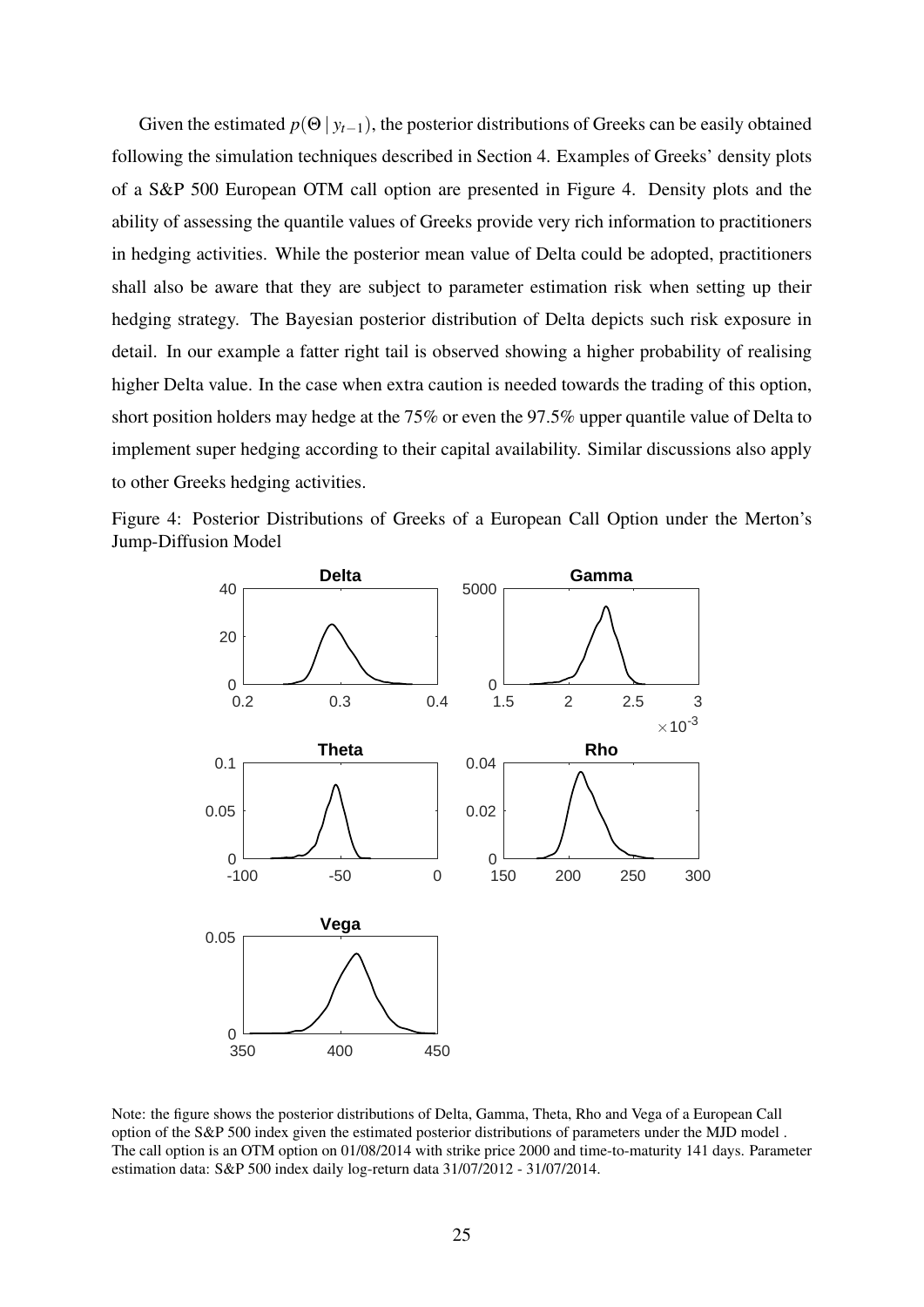

Figure 5: Movements of a European Call Option Greeks under the Merton's Jump-Diffusion Model during August 2014

Note: the figure shows the movements of posterior means, 95% credibility intervals of Delta, Gamma, Theta, Rho and Vega of a European Call option of the S&P 500 index given the estimated posterior distributions of parameters under the MJD model. The call option with strike price 2000 and maturity date 20/12/2014 is an OTM option on 01/08/2014, but becomes an ATM option on 19/08/2014 due to the increase in security spot price and remains ATM till the end of the test period. Parameter estimation data: S&P 500 index daily log-return data 31/07/2012 - 29/08/2014.

For risk management purposes, one can track the evolutions of the posterior means of Greeks as well as the upper and lower quantiles as illustrated in Figure 5. The potential risk or hedging errors generated by parameter estimation risk can be easily gauged with our approach. The 95% credibility interval widths are relatively stable for Delta and Rho throughout the test period. However, the Gamma, Theta and Vega plots all exhibit an increased uncertainty at the second estimation point. Moreover, the 95% credibility interval of Gamma is widened towards the end of the test period, while the distribution of Vega gradually become negative skewed. If only mean estimation value is considered under traditional estimation practices, traders might lose sight on such potential uncertainty and underestimate the movement of the Greeks.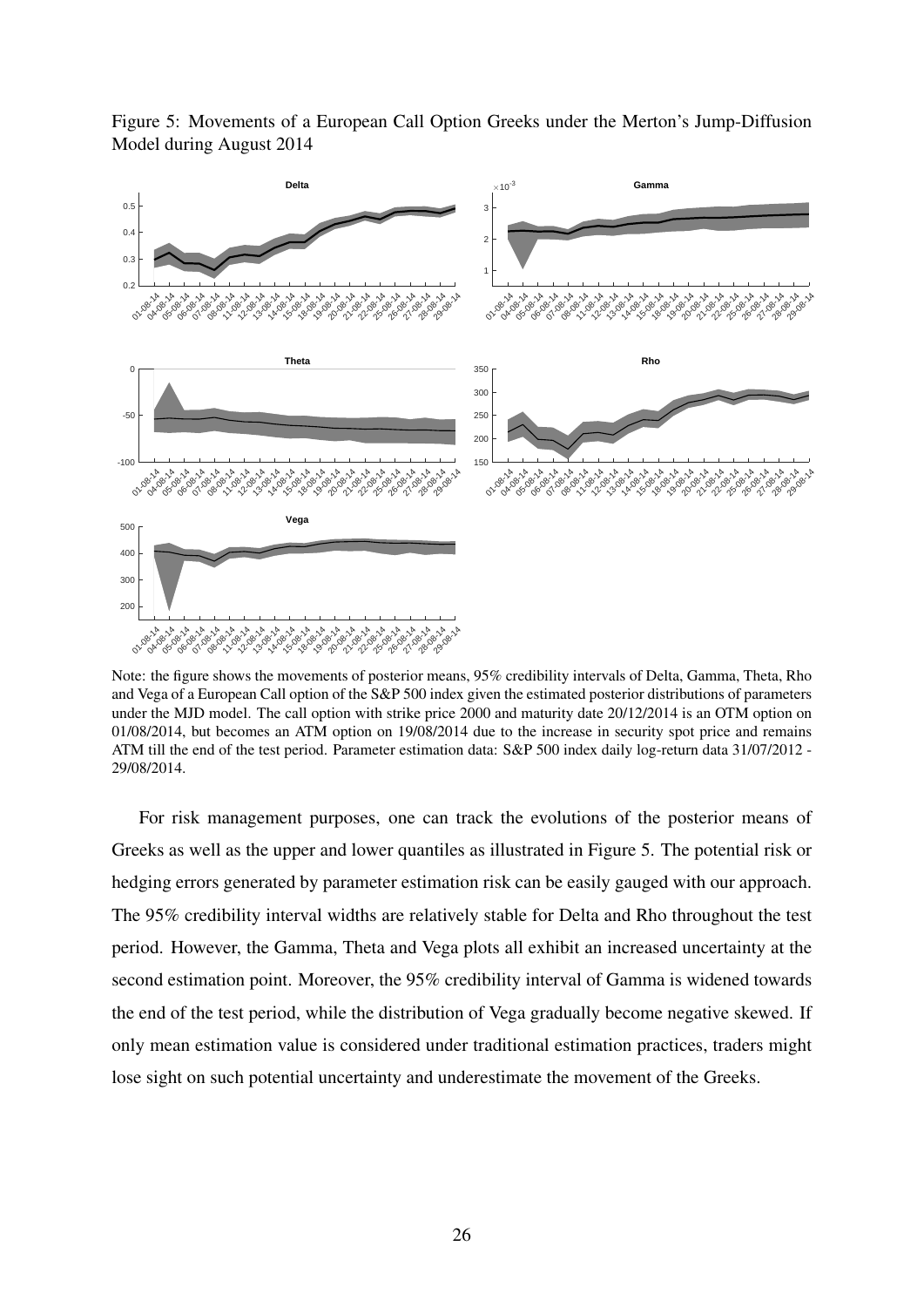### 6 Credit Risk Management with Parameter Estimation Risk

When using a model for risk management, adopting point estimation of parameters could result in under-estimation or over-estimation of risk. Lönnbark  $(2013)$  remarks that biases caused by parameter estimation risk could affect backtesting results of the model, and consequently affect regulation compliance. The Bayesian approach provides a direct way to deal with this issue. The probability of default (PD), the main concept in credit risk, can be reported with its full posterior distribution. We will demonstrate how to achieve this for the Merton's Credit Risk model.

In the Merton's Credit Risk model, the firm value *F<sup>t</sup>* follows a Geometric Brownian Motion. If *L* is the notional of debt at maturity, the probability of default is given by  $\Phi(-d_2)$ 

$$
d_2 = \frac{\ln(F_t/L) + (r - \sigma_f^2/2)(T - t)}{\sigma_f \sqrt{T - t}}
$$
\n(9)

where *r* is the risk free rate and  $\sigma_f$  is the volatility of the firm value. While equity value is a function of the asset value, the equity volatility  $\sigma_e$  can be derived from the asset volatility  $\sigma_f$  using Itô's lemma. Consequently,  $F_t$  and  $\sigma_f$  can be calculated given the equity value and volatility; see Hull et al. (2004) and Merton (1974) for more details.

$$
\sigma_e = \frac{\sigma_f \Phi(d_1)}{\Phi(d_1) - A_t \Phi(d_2)}
$$
  
\n
$$
A_t = \frac{Le^{-r(T-t)}}{F_t}
$$
\n(10)

In the following example, the PD of Apple Inc. on 21/08/2014 is computed following the Bayesian approach. The equity value of Apple Inc. on the date is reported at \$589.40 billions. The parameters of the Merton's Credit Risk model are estimated using daily log-return data of Apple Inc. from 21/08/2012 to 21/08/2014. Figure 6 shows the PD of Apple Inc. for a time horizon of 5 years with  $L = $100, $200, $300$  or \$400 billions respectively. The density plots show that parameter estimation risk is well captured and incorporated into the computation of the PDs. The impact of parameter estimation risk becomes more critical when the company has its debt principal repayment equals to \$300 or \$400 billions. The PD of the company could vary from 0.25% to 1.5% when  $L = $300$  billions, and from 0.5% to 2.3% when  $L = $400$ billions. When practitioners only adopt point estimation values of the PDs (e.g. posterior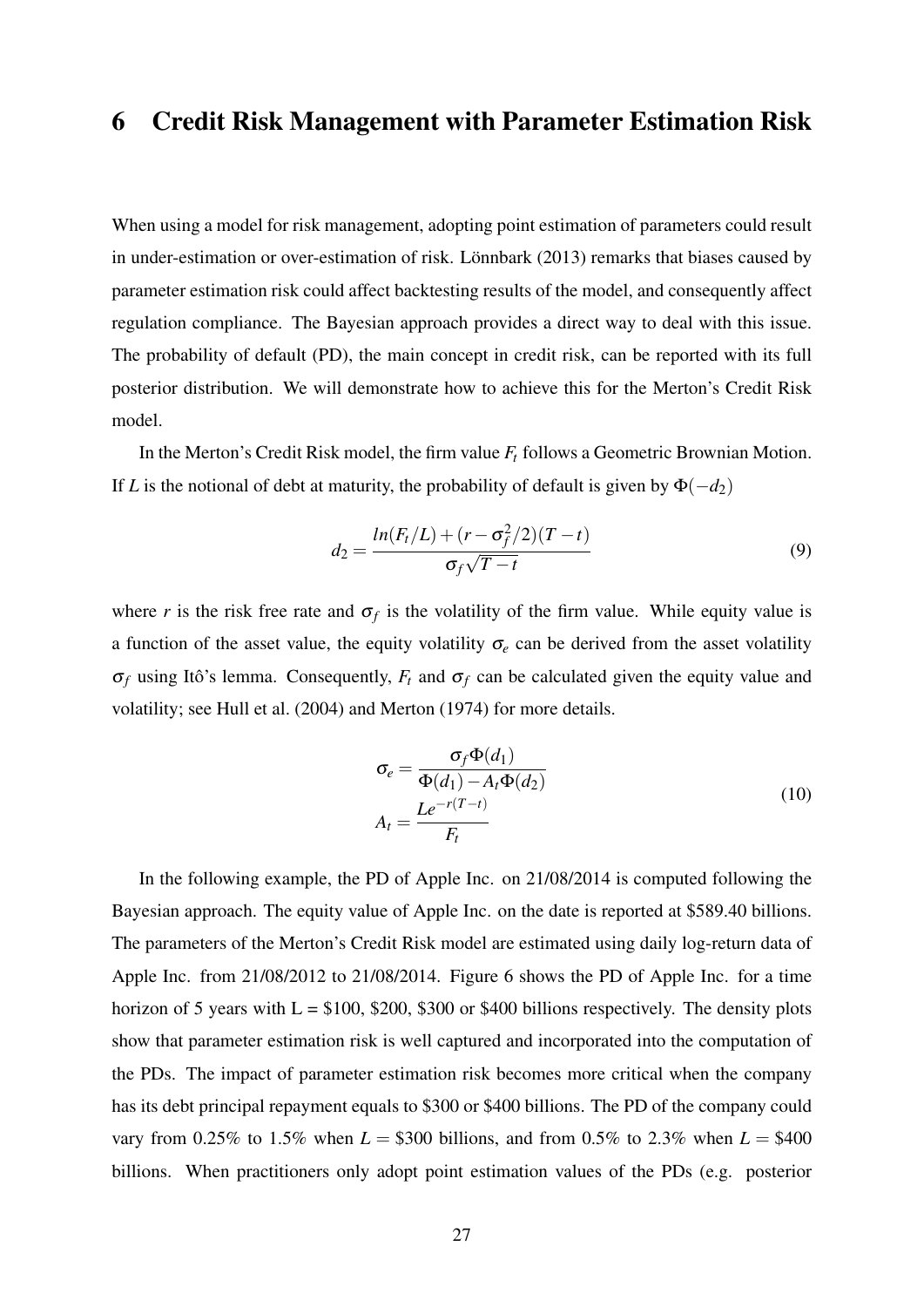means), they fail to gauge the uncertainty of PD values. This can result in biases and errors in counterparty credit risk calculations, regulatory capital computations, risk management and investment decision making towards the company.



Figure 6: Probability of Default Posterior Distributions of Apple Inc.

Note: the figure shows the posterior distributions of default probabilities for Apple Inc. given different notional values of debt L on 21/08/2014. The equity value of Apple Inc. on the date is \$589.40 billions. Debt is assumed to have a time-to-maturity of 5 years. Parameter estimation data: Apple Inc. daily log-return data 21/08/2012 - 21/08/2014.

# 7 Conclusion

In this paper, we demonstrate how parameter estimation risk can be incorporated into option pricing and credit risk models via the application of Bayesian econometrics using MCMC techniques. The option pricing performance of the MJD and BS models are also investigated carefully when parameters are estimated or calibrated.

Parameter estimation risk is non-trivial, and adopting point estimations in both asset pricing and risk management can result in a narrow view about the underlying issue with a huge amount of information being neglected. It also prevents practitioners to receive early signal of market variation as reflected in the parameter uncertainty. As a result, actions towards trading, hedging,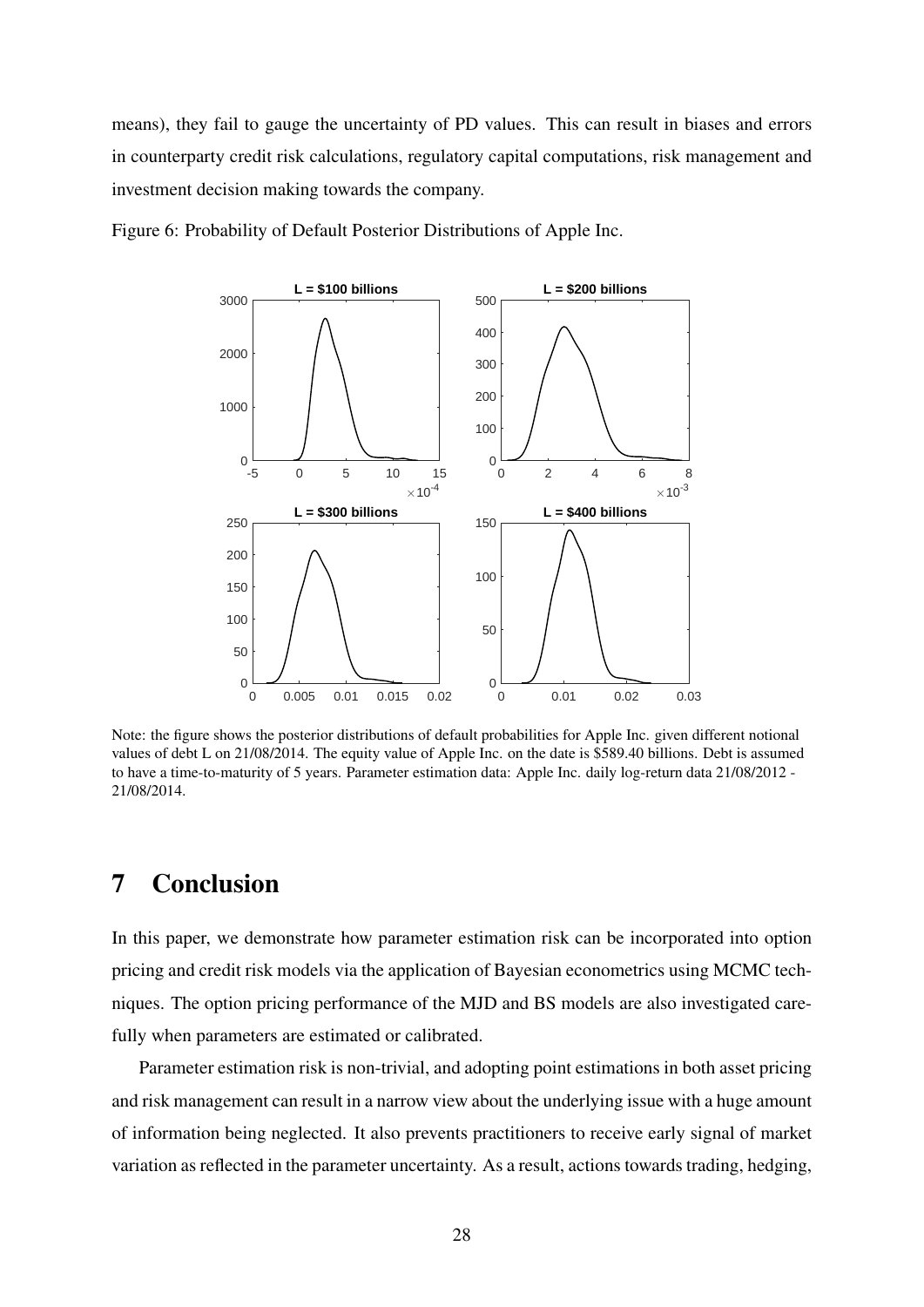regulatory requirement and risk management can be delayed, which may trigger the loss one may suffer in a later stage.

Regarding the European option pricing performance of the MJD and BS models, it is found that the MJD model with posterior parameter values implied from market option prices outperforms the BS model in all performance measures, especially for longer term options. Nevertheless, the MJD model does generate more parameter estimation risk due to the increase in the number of parameters. This is reflected in the widened intervals of the MJD model price distributions compared with the BS model.

On the other hand, even when accounting for parameter estimation risk, neither of the models is able to provide full coverage of realised future market values. Such deviation could stem from model misspecification, or in other words, model structure risk. Furthermore, our Bayesian MCMC approach allows us to easily calculate Tunaru's measure of parameter estimation risk for European option pricing. Sellers of options have more exposure to this type of risk than buyers. In addition, we highlight the potential biases when ignoring parameter estimation risk in the calculation of default probabilities under the Merton's Credit Risk model.

Our methodology can be used by market-makers to define the bid-ask spread on assets that they need to contribute prices daily. If a chosen model provides the market-maker with a fair no-arbitrage price let say, then the confidence interval determined with the methodology highlighted in this paper can be used, at various confidence intervals, to determine a bid-ask price range containing the fair price. Economic theory places constraints on parameter values for many problems encountered in finance. Bayesian MCMC techniques provide an elegant solution to handle these problems that would be very cumbersome otherwise. While regulatory bodies require model risk to be accounted for as any other type of risk, practically speaking this is not easy to do with standard methods of inference. Constructing from model parameter estimation uncertainty an entire distribution of feasible price values of an asset allows a more insightful risk management to be performed. Our research could be expanded to a portfolio or multidimensional set-up and towards other important research questions such as the evolution of the risk premium in various markets.

### References

Andrikopoulos, A. (2015), 'Truth and financial economics: A review and assessment', *International Review of Financial Analysis* 39, 186–195.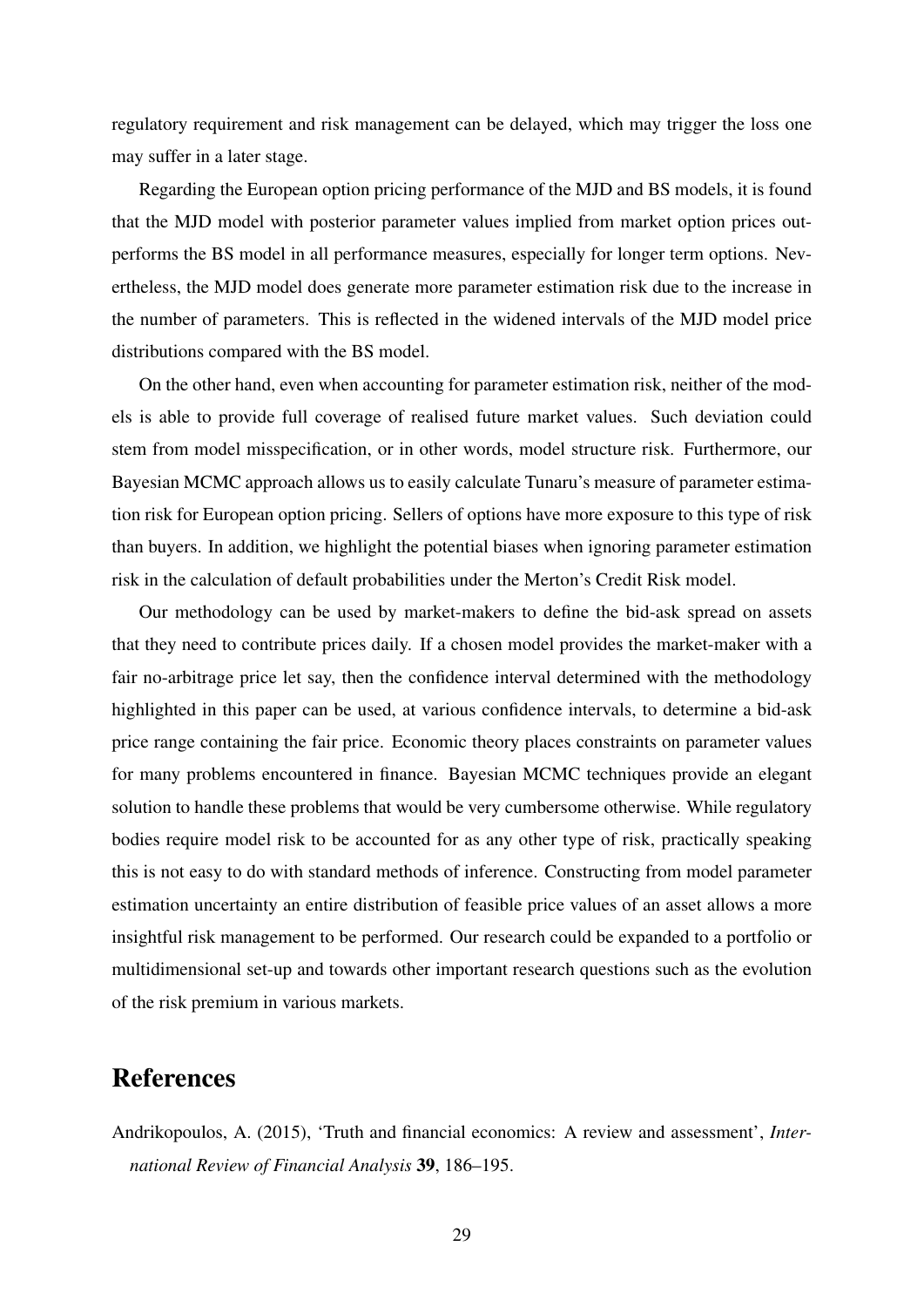- Backus, D. K., Foresi, S. and Wu, L. (2004), 'Accounting for biases in Black-Scholes', *Working Paper* . Available at http://ssrn.com/abstract=585623 [Accessed on 12-12-2015].
- Bakshi, G., Cao, C. and Chen, Z. (1997), 'Empirical performance of alternative option pricing models', *Journal of Finance* 52(5), 2003–2049.
- Ball, C. A. and Torous, W. N. (1985), 'On jumps in common stock prices and their impact on call option pricing', *Journal of Finance* 40(1), 155–173.
- Basel Committee on Banking Supervision (2006), *International Convergence of Capital Measurement and Capital Standards*, Bank for International Settlements, Basel.
- Basel Committee on Banking Supervision (2011), *Revisions to the Basel II Market Risk Framework*, Bank for International Settlements, Basel.
- Bates, D. S. (1996), 'Jumps and stochastic volatility: Exchange rate processes implicit in Deutsche Mark options', *Review of Financial Studies* 9(1), 69–107.
- Batten, J. A. and Ellis, C. A. (2005), 'Paramater estimation bias and volatility scaling in Black– Scholes option prices', *International Review of Financial Analysis* 14(2), 165–176.
- Bauwens, L. and Lubrano, M. (2002), 'Bayesian option pricing using asymmetric GARCH models', *Journal of Empirical Finance* 9(3), 321–342.
- Bunnin, F. O., Guo, Y. and Ren, Y. (2002), 'Option pricing under model and parameter uncertainty using predictive densities', *Statistics and Computing* 12(1), 37–44.
- Burger, P. and Kliaris, M. (2013), 'Jump diffusion models for option pricing vs. the Black– Scholes model', *Working Paper, University of Applied Sciences bfi Vienna* .
- Butler, J. and Schachter, B. (1997), 'Estimating value-at-risk with a precision measure by combining kernel estimation with historical simulation', *Review of Derivatives Research* 1, 371– 390.
- Christoffersen, P. and Gonçalves, S. (2005), 'Estimation risk in financial risk management', *Journal of Risk* 7(3), 1–28.
- Chung, T. K., Hui, C. H. and Li, K. F. (2013), 'Explaining share price disparity with parameter uncertainty: Evidence from Chinese A-and H-shares', *Journal of Banking & Finance* 37(3), 1073–1083.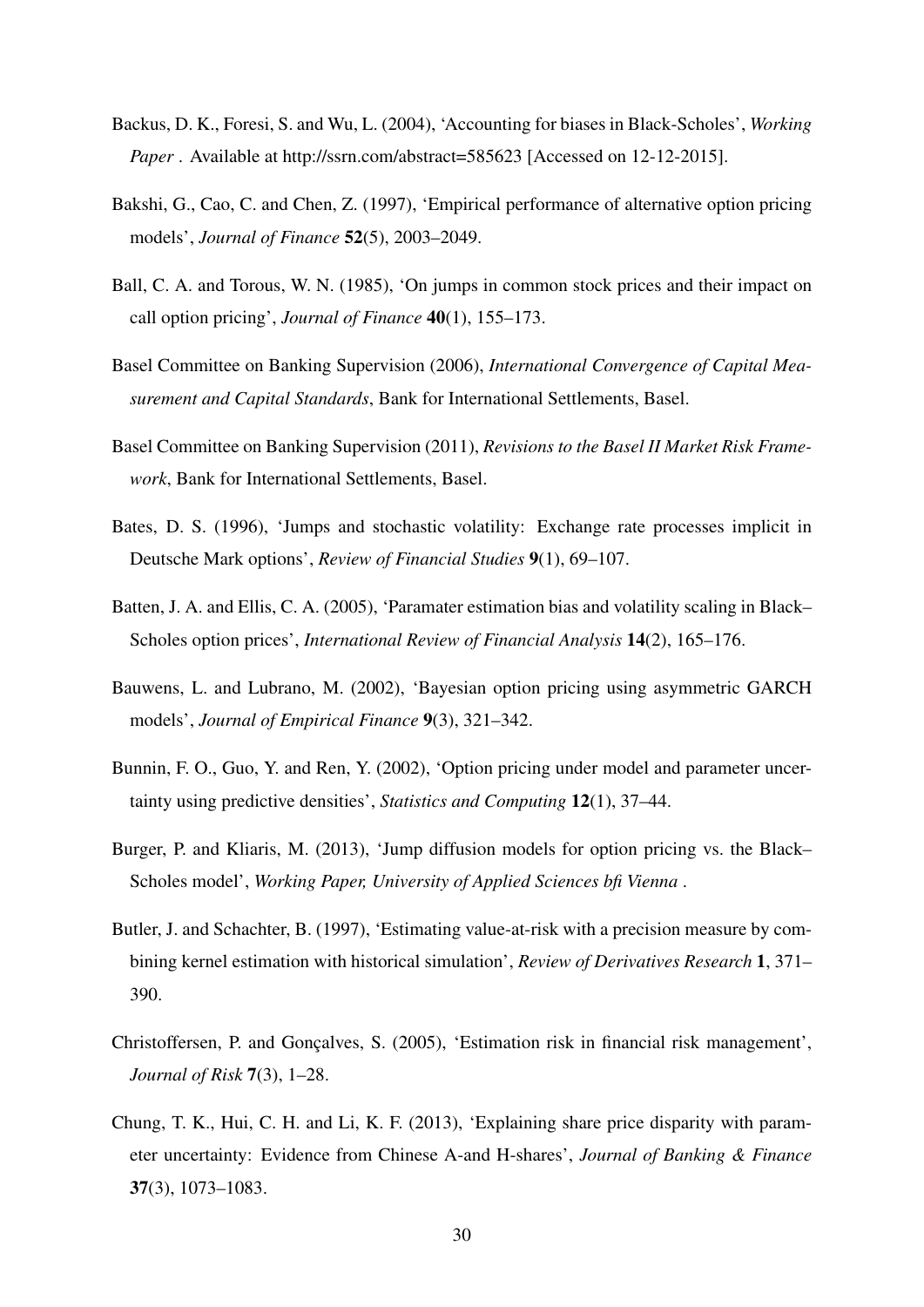- Cont, R. (2006), 'Model uncertainty and its impact on the pricing of derivative instruments', *Mathematical Finance* 16(3), 519–547.
- Dahlbokum, A. (2010), 'Empirical performance of option pricing models based on timechanged Lévy processes', *Working Paper*.
- Das, S. R. and Sundaram, R. K. (1999), 'Of smiles and smirks: A term structure perspective', *Journal of Financial and Quantitative Analysis* 34(02), 211–239.
- Detering, N. and Packham, N. (2016), 'Measuring the model risk of contingent claims', *Quantitative Finance* 16, 1357–1374.
- Dowd, K. (2002), *An Introduction to Market Risk Measurement*, Wiley, Chichester.
- Drost, F. C., Nijman, T. E. and Werker, B. J. (1998), 'Estimation and testing in models containing both jumps and conditional heteroscedasticity', *Journal of Business & Economic Statistics* 16(2), 237–243.
- Dumas, B., Fleming, J. and Whaley, R. E. (1998), 'Implied volatility functions: Empirical tests', *Journal of Finance* 53(6), 2059–2106.
- Eraker, B., Johannes, M. and Polson, N. (2003), 'The impact of jumps in volatility and returns', *Journal of Finance* 58(3), 1269–1300.
- Ferreira, M. a. and Gama, P. M. (2005), 'Have world, country, and industry risks changed over time? An investigation of the volatility of developed stock markets', *Journal of Financial and Quantitative Analysis* 40(1), 195–222.
- Frey, R. (2013), Essays on Jump-Diusion Models in Asset Pricing and on the Prediction of Aggregate Stock Returns, PhD thesis, University of St. Gallen.
- Frühwirth-Schnatter, S. (2006), *Finite Mixture and Markov Switching Models*, Springer Science & Business Media.
- Gardon, A. (2011), 'The normality of financial data after an extraction of jumps in the jumpdiffusion model', *Mathematical Economics* 7, 93–106.
- Gelman, A., Carlin, J. B., Stern, H. S. and Rubin, D. B. (2014), *Bayesian Data Analysis*, Vol. 2, Taylor & Francis.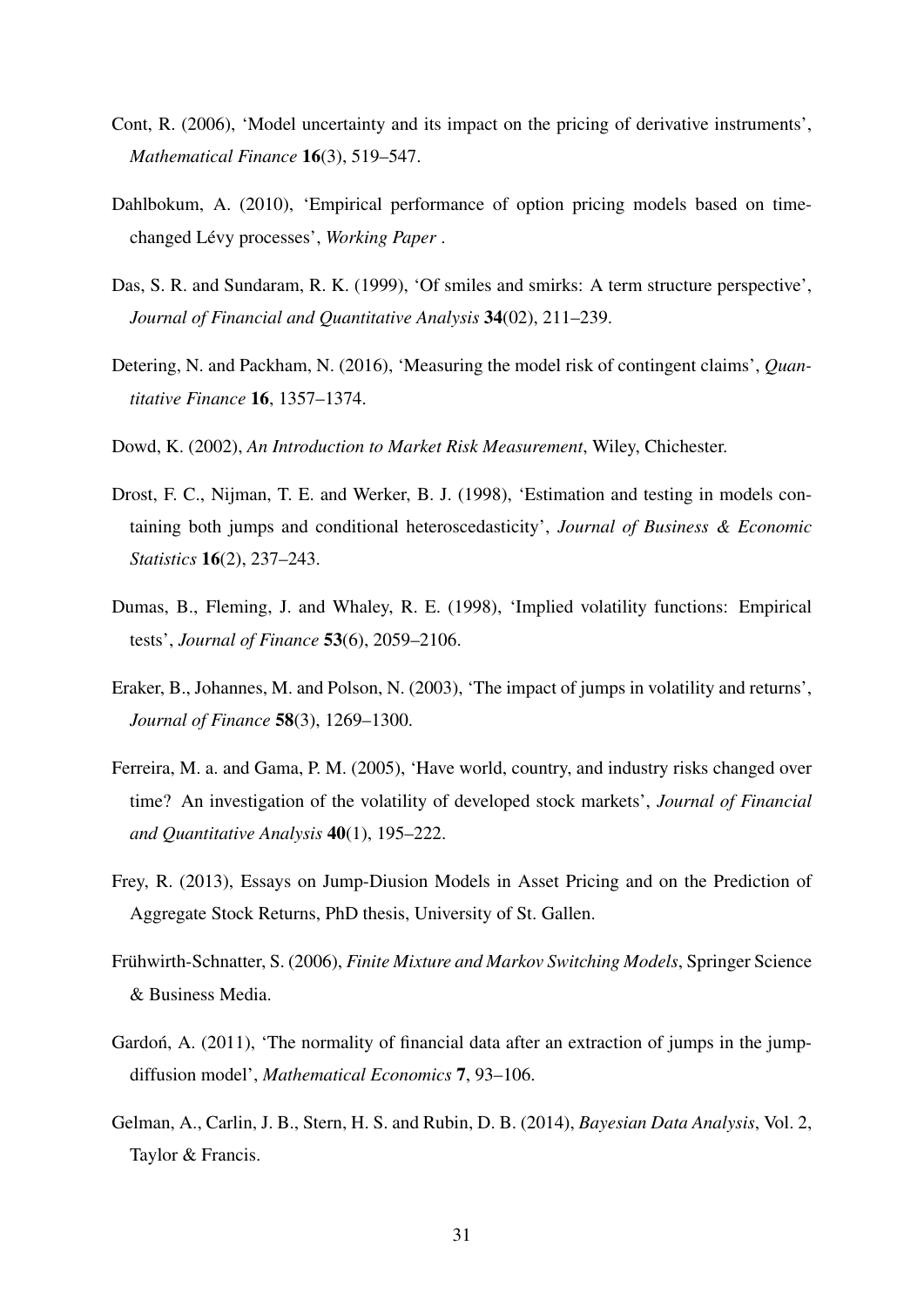- Glasserman, P. and Xu, X. (2014), 'Robust risk measurement and model risk', *Quantitative Finance* 14(1), 29–58.
- Gupta, A. and Reisinger, C. (2014), 'Robust calibration of financial models using Bayesian estimators', *Journal of Computational Finance* 17(4), 3–36.
- Hanson, F. B. and Westman, J. J. (2002), Stochastic analysis of jump-diffusions for financial log-return processes, *in* 'Stochastic Theory and Control', Springer, pp. 169–183.
- Honore, P. (1998), 'Pitfalls in estimating jump-diffusion models', *Working Paper, SSRN* .
- Hull, J., Nelken, I. and White, A. (2004), 'Merton's model, credit risk, and volatility skews', *Journal of Credit Risk Volume* 1(1), 8–23.
- Jacque, L. (2015), *Global Derivatives Debacles: From Theory to Malpractice*, 2nd edn, World Scientific, Singapore.
- Jacquier, E. and Jarrow, R. (2000), 'Bayesian analysis of contingent claim model error', *Journal of Econometrics* 94(1-2), 145–180.
- Jacquier, E. and Polson, N. (2010), Bayesian methods in finance, *in* 'Oxford Handbook of Bayesian Econometrics', Oxford University Press, pp. 439–512.
- Jacquier, E., Polson, N. G. and Rossi, P. E. (1994), 'Bayesian analysis of stochastic volatility models', *Journal of Business & Economic Statistics* 12(4), 69–87.
- Jarrow, R. A. and Rosenfeld, E. R. (1984), 'Jump risks and the intertemporal capital asset pricing model', *Journal of Business* 57(3), 337–351.
- Johannes, M. and Polson, N. (2010), MCMC methods for continuous-time financial econometrics, *in* 'Handbook of Financial Econometrics, Vol 2', Elsevier Inc., pp. 1–72.
- Jorion, P. (1988), 'On jump processes in the foreign exchange and stock markets', *Review of Financial Studies* 1(4), 427–445.
- Kaeck, A. and Alexander, C. (2013), 'Stochastic volatility jump-diffusions for European equity index dynamics', *European Financial Management* 19(3), 470–496.
- Kerkhof, J., Melenberg, B. and Schumacher, H. (2010), 'Model risk and capital reserves', *Journal of Banking & Finance* 34(1), 267–279.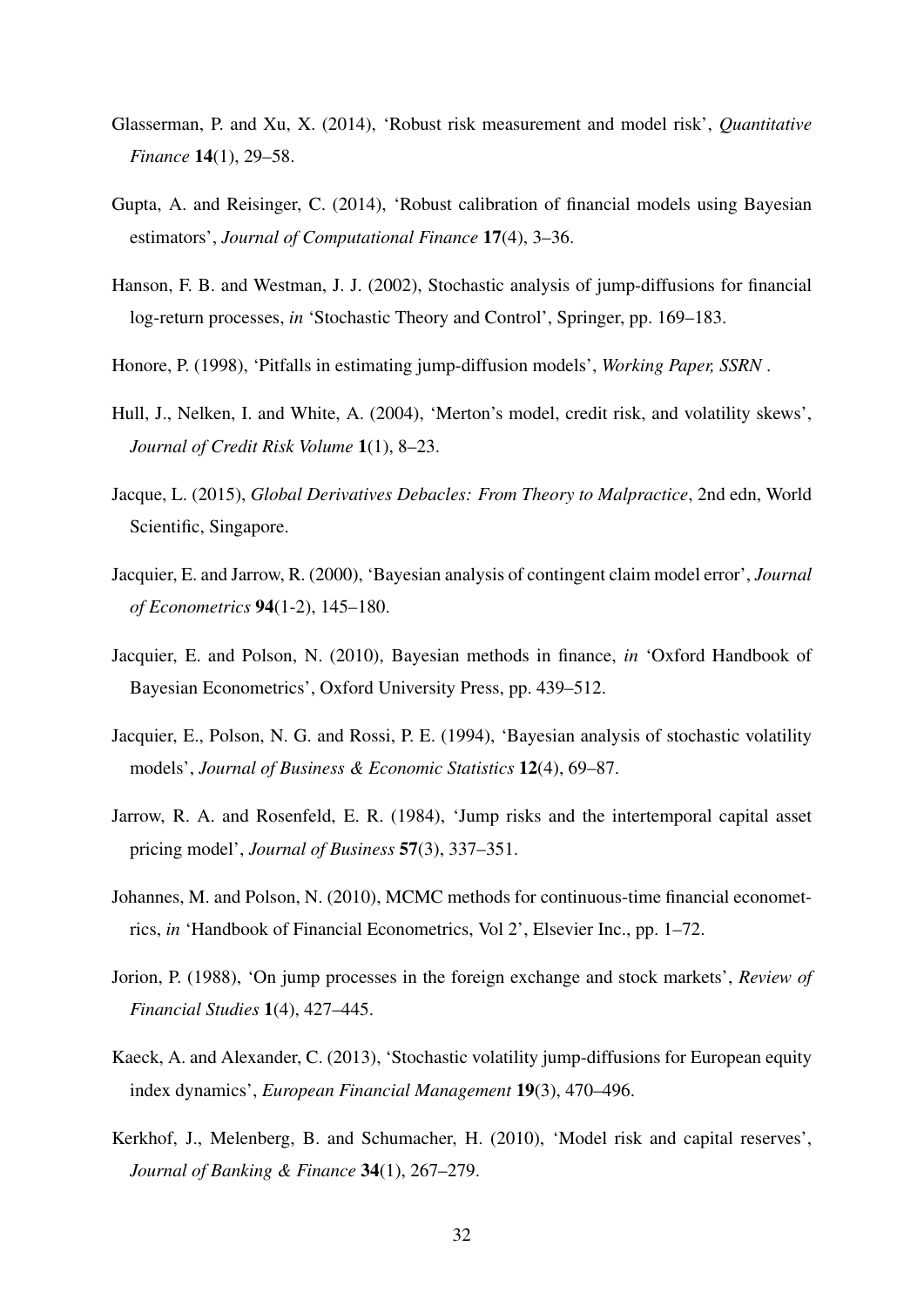- Kim, M. J., Oh, Y. H. and Brooks, R. (1994), 'Are jumps in stock returns diversifiable? Evidence and implications for option pricing', *Journal of Financial and Quantitative Analysis* 29(4), 609–631.
- Kostrzewski, M. (2014), 'Bayesian inference for the jump-diffusion model with M jumps', *Communications in Statistics - Theory and Methods* 43(18), 3955–3985.
- Laurini, M. P. and Hotta, L. K. (2010), 'Bayesian extensions to Diebold-Li term structure model', *International Review of Financial Analysis* 19(5), 342–350.
- Lönnbark, C.  $(2013)$ , 'On the role of the estimation error in prediction of expected shortfall', *Journal of Banking & Finance* 37(3), 847–853.
- Lunn, D., Jackson, C., Best, N., Thomas, A. and Spiegelhalter, D. (2012), *The BUGS Book: A Practical Introduction to Bayesian Analysis*, CRC press.
- Maekawa, K., Lee, S., Morimoto, T. and Kawai, K. (2008), 'Jump diffusion model : An application to the Japanese stock market', *Mathematics and Computers in Simulation* 78(2), 223– 236.
- Matsuda, K. (2004), 'Introduction to Merton jump diffusion model', *Department of Economics. The Graduate Center, The City University of New York* .
- McDonald, R. L., Cassano, M. and Fahlenbrach, R. (2006), *Derivatives markets*, Vol. 2, Addison-Wesley Boston.
- Merton, R. C. (1974), 'On the pricing of corporate debt: The risk structure of interest rates', *Journal of Finance* 29(2), 449–470.
- Merton, R. C. (1976), 'Option pricing when underlying stock returns are discontinuous', *Journal of Financial Economics* 3(1), 125–144.
- Ramezani, C. A. and Zeng, Y. (1998), 'Maximum likelihood estimation of asymmetric jumpdiffusion processes: Application to security prices', *Working Paper, SSRN* .
- Rodríguez, A., Horst, E. T. and Malone, S. (2015), 'Bayesian inference for a structural credit risk model with stochastic volatility and stochastic interest rates', *Journal of Financial Econometrics* 13(4), 839–867.
- Spiegelhalter, D. (2006), 'Some DIC slides', *IceBUGS: Finland, 11-12 February 2006* .